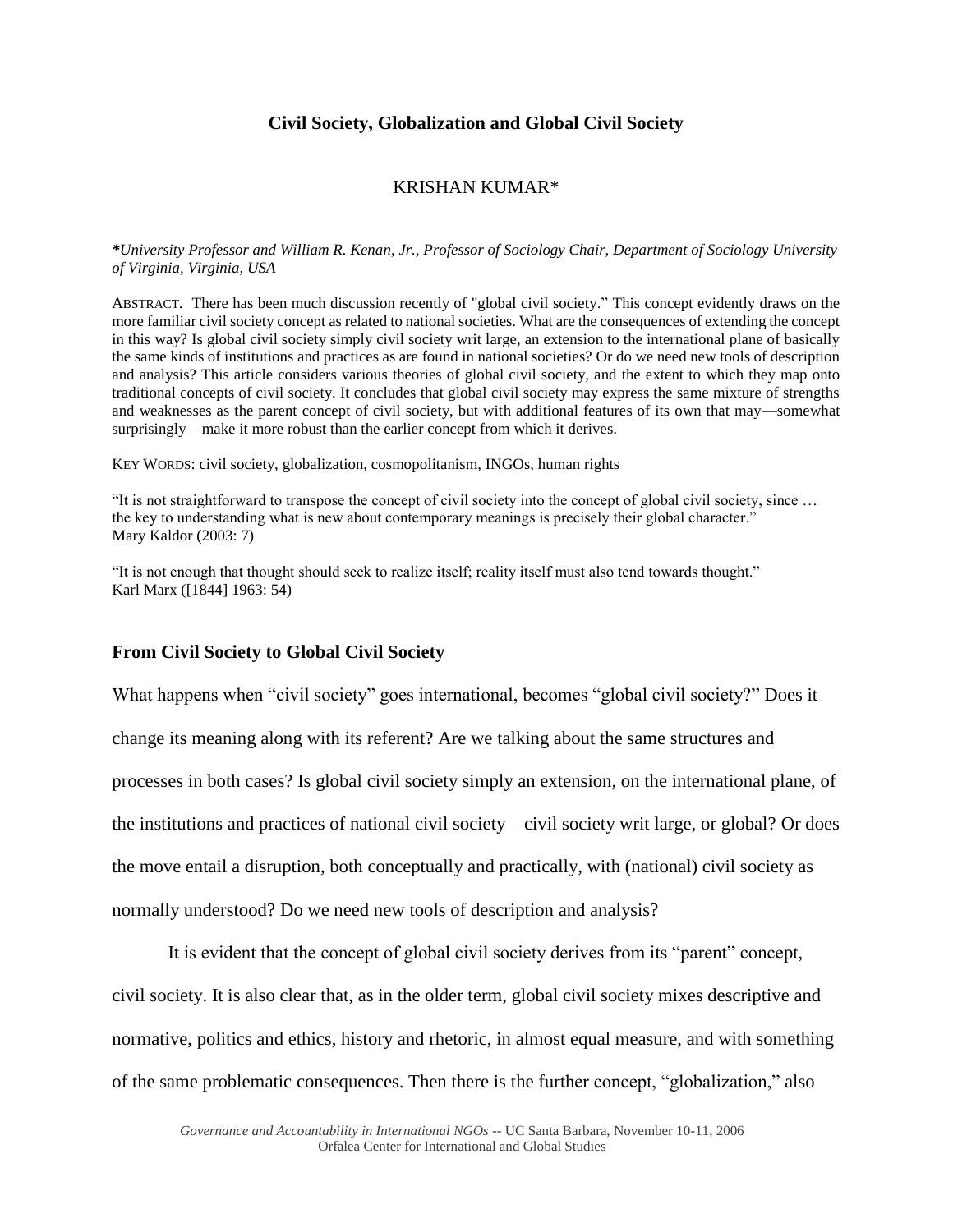freighted with several meanings, and—though less clearly or commonly so—also generally serving both as a description of contemporary reality and a certain aspiration for the future.

What is the connection between these three? How is the fate of the one—"civil society"—likely to affect the fate of the other—"global civil society?" Is global civil society an expression of globalization, a realization of its tendencies? Or is it better seen as a response to globalization, and in some measure a resistance towards it? It can be both, of course, and in much of the literature that seems to be the way it is portrayed. But it may be helpful, at least initially, to disentangle these two possible ways of seeing the relationship between globalization and global society. That might help us in our assessment of global civil society as a movement and a concept.

To take the original concept of civil society first. It is possible to argue that this has always been global in its connotation, even if not always so expressed. Such an understanding, for instance, is implicit in the Marxist concept, in which the market and economic relations generally have always lain at the heart of civil society under capitalism. Since, for Marx, capitalism was always global in its tendency, civil society too was always inherently global, though for practical purposes of the struggle it might be necessary to suppress that awareness for a later time ("the proletariat of each country must, of course, first of all settle matters with its own bourgeoisie"). $<sup>1</sup>$ </sup>

There is also a cosmopolitanism and internationalism in some other early concepts of civil society most notably that associated with such eighteenth century writers as Kant, Vattel, and Paine.<sup>2</sup> For Kant, the freedom gained through membership of a law-governed civil society can only be secured by passage to a higher order, a "federation of peoples;" the original social contract between individuals that created civil society must be repeated at a higher level, so that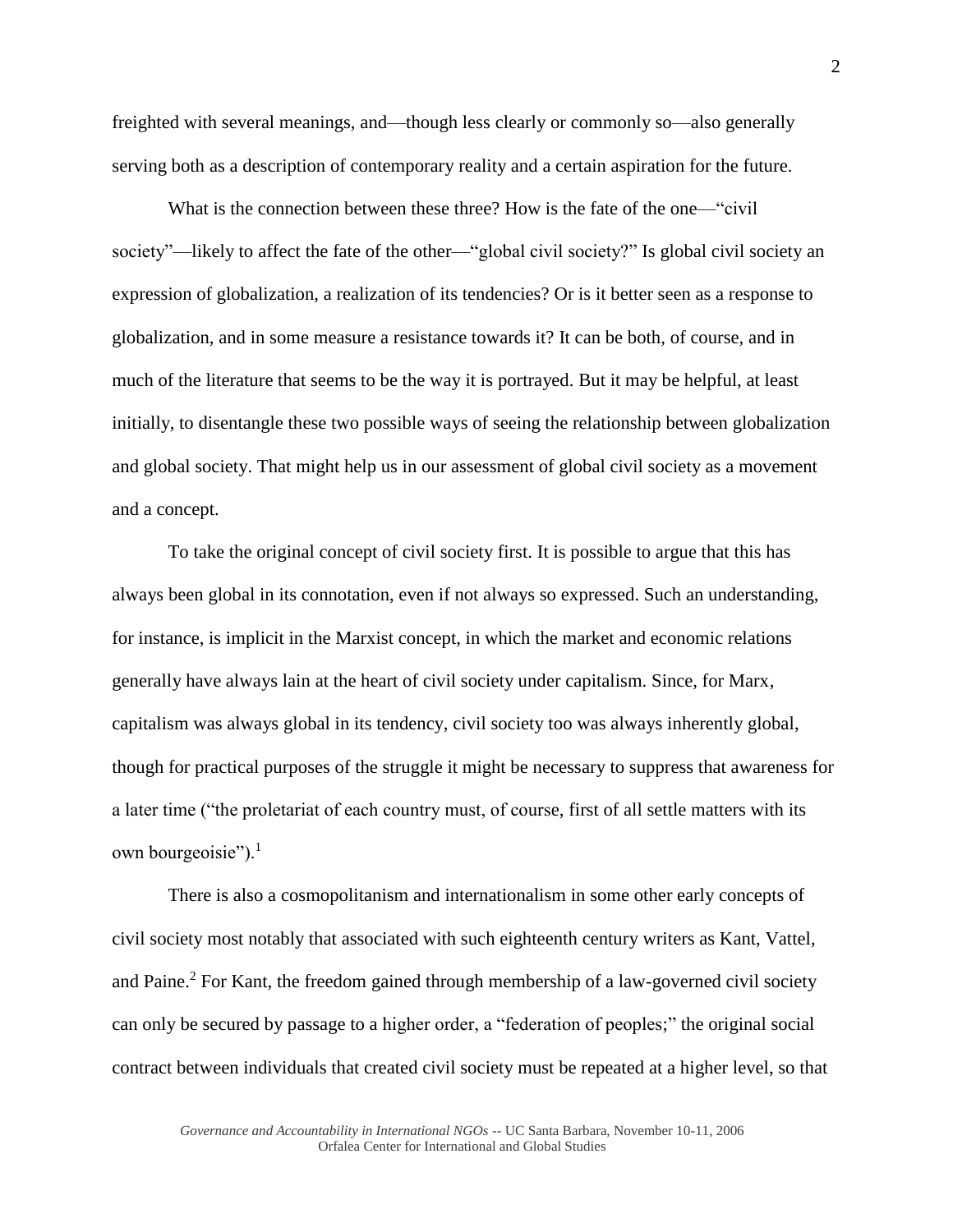states as well as individuals are taken out of the "state of nature." Mere "international law", the regulation of belligerent international relations, must be replaced by a "cosmopolitan law" (*das Recht der Weltbürger*), a global legal order, overseen by a "global public sphere," that replicates the principles established within individual states, and makes both individuals and states "citizens of a universal state."<sup>3</sup> Such a conception, in the absence of a supranational supervisory authority, has its problems, as Habermas among others shows. But Habermas also argues that, shorn of its eighteenth century presuppositions, such a conception of cosmopolitan law, "appropriately reformulated for contemporary conditions," might today find support from a variety of contemporary developments.

"The requisite revision of Kant's basic conceptual framework is made easier by the fact that the cosmopolitan idea has not remained fixed: ever since President Wilson's initiative and the founding of the League of Nations, it has been repeatedly taken up and implemented at political level. Since the end of the Second World War, the idea of perpetual peace has taken on more tangible form in the institutions, declarations, and policies of the UN (as well as those of other international organizations). The challenge posed by the unprecedented catastrophes of the twentieth century has also given new impetus to Kant's idea. Against this somber background, the World Spirit, as Hegel would have put it, has lurched forward." <sup>4</sup>

There are some, such as John Keane, who would wish to make a clear distinction between what they call these older visions of "world civil society" and the newer accounts of "global civil society." Though unconvincing, their reasons are understandable, given the rather sorry history of cosmopolitanism in the century or so following Kant.<sup>5</sup> And there is no doubt that civil society lost much of its connection with cosmopolitanism in the nineteenth and for most of the twentieth centuries. This has to do with the fundamental shift, initiated by Hegel, from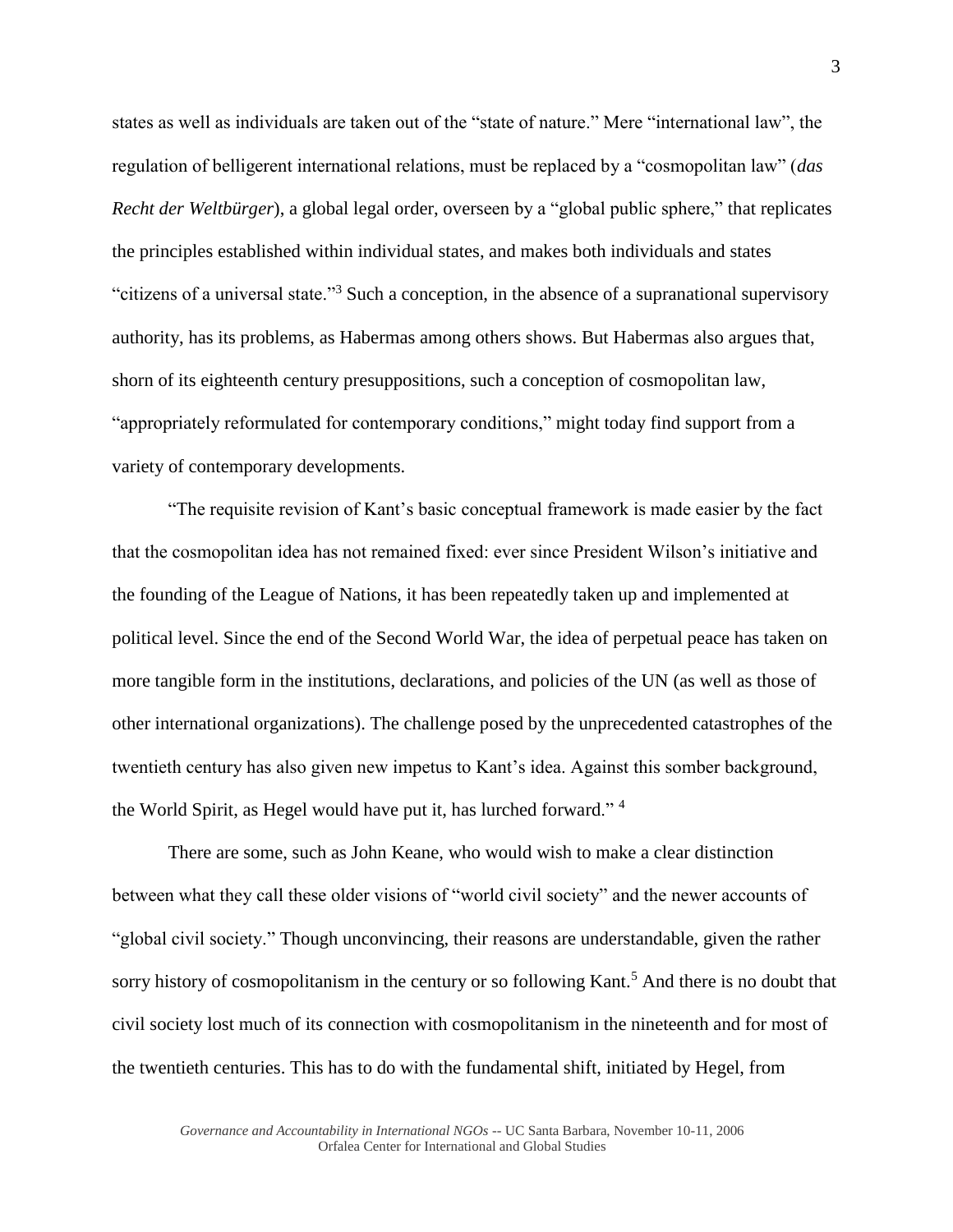considering civil society as essentially a species of polity—a law-governed state—to a view which saw civil society as the organizations and practices standing between the family and the state.<sup>6</sup> Civil society came to have a largely domestic connotation. It related to the public sphere *within* states and societies. It lost the eighteenth century conviction that no citizen was safe in his or her rights, however carefully these were formulated and protected by national constitutions, so long as anarchy and the state of nature prevailed in the relations between states.

Such a history is one source of the difficulties, alluded to by Mary Kaldor,<sup>7</sup> of attempting to move in an uncomplicated way from "civil society" to "global civil society." Not only, if one wishes to establish a respectable pedigree, is there the problem of resuscitating a tradition that got largely buried under the rising tide of nationalism. There is also the difficulty of using analytical terms and categories, largely honed in a domestic, nation-state, context, for the analysis of civil society at the global level. From Hegel to Gramsci and beyond, theorists sought to define the nature and operations of a sphere of society where private citizens met in public to debate and discuss matters affecting their collective interest and well-being. It was also a sphere, in the eyes of at least some theorists, where individuals freely engaged in manufactures, trade, and the exchange of services with one another, thereby acquiring qualities no less "civil" than those generated by free public discourse. All this was done largely within the confines of the nation-state, whose sovereignty was indeed seen as one of the guarantees of an effective and thriving civil society.

A particularly thorny question, coming out of the later civil society tradition, concerns the place of economic institutions and market relations in any concept of civil society, national or global. It seemed natural enough to both Kant and Marx, in their different ways, to include economic activities in their idea of civil society. For Marx indeed the economy, in its free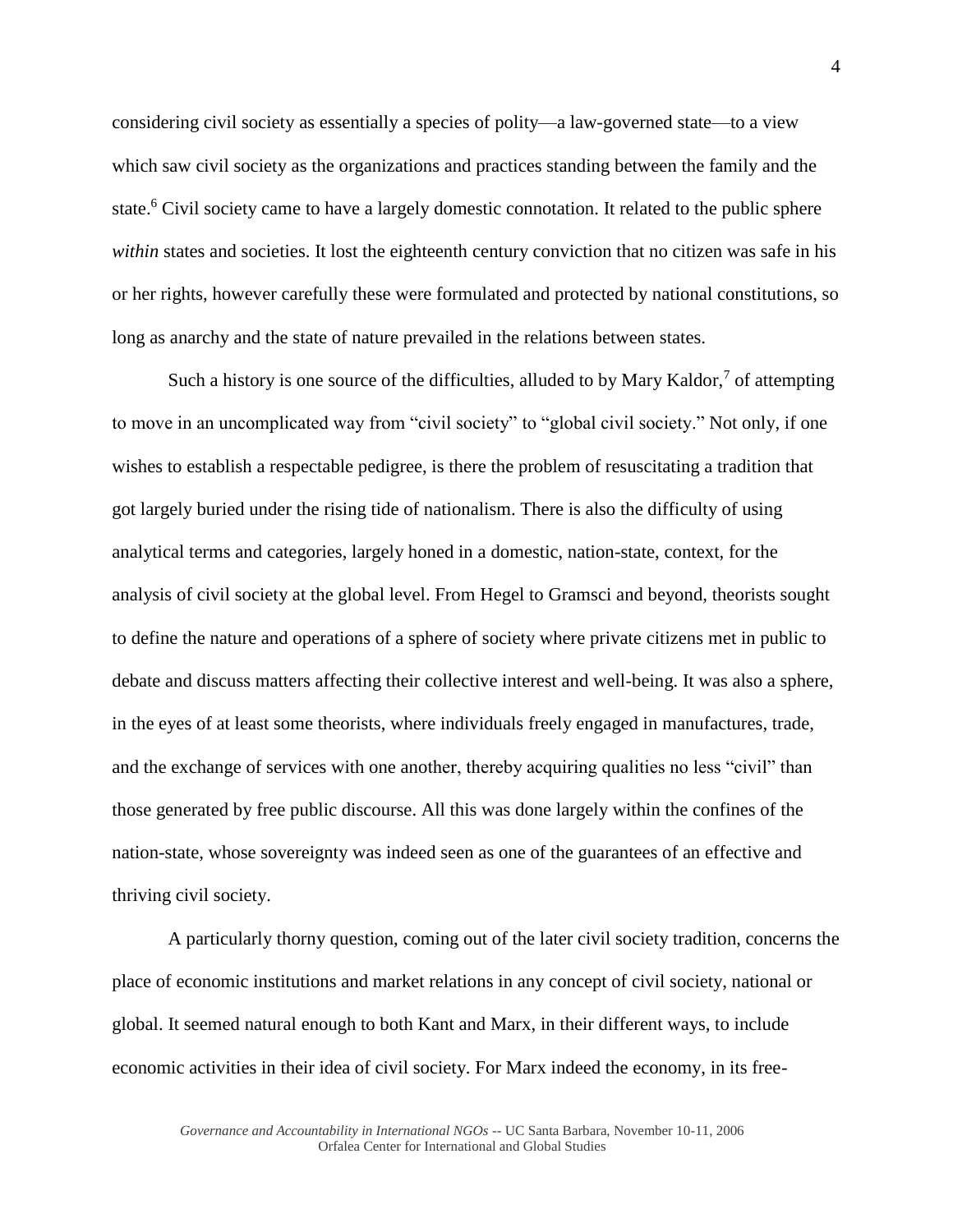floating form, detached from the state and other communal institutions, was the defining essence of civil society; hence his comment that "the anatomy of civil society is to be sought in political economy."<sup>8</sup> Kant too waxed eloquent on the growth of commerce and industry, but unlike the case with Marx, it was their "civilizing" qualities that struck him. "The *spirit of commerce* sooner or later takes hold of every people, and it cannot exist side by side with war."<sup>9</sup> For Kant, as for many other thinkers of the early-modern period, what Montesquieu called *le doux commerce*—"which softens and polishes barbarian ways"—was one of the principal ingredients in the life of civil society, both national and internationally. Not only was commerce opposed to war; it stimulated qualities of trust, responsibility, and reciprocity, all qualities vital to a thriving civil society.<sup>10</sup>

Hegel also held to the view that the market, and economic life generally, were at the heart of civil society—it was indeed from him that Marx took over his own conception, though characteristically modifying it for his own purposes. But Hegel's account of civil society in the *Philosophy of Right* also stressed the important role of non-economic institutions, such as civic associations, welfare institutions, religious and educational bodies. It was on this wider conception that Gramsci drew in elaborating his own influential account, in which civil society was distinguished not just from the coercive apparatus of the state but also from the economic institutions of society.<sup>11</sup> One consequence of this was to confirm, with even greater force, the national context of the civil society idea. Trade and markets can be and usually are international; not so, or to a far lesser degree, trade unions, schools, churches and clubs.

Gramsci in effect set the terms of a Great Divide in the contemporary literature on civil society. There are those whom Victor Pérez-Díaz calls "generalists," those who include within their concept of civil society not just markets but a whole range of liberal political institutions.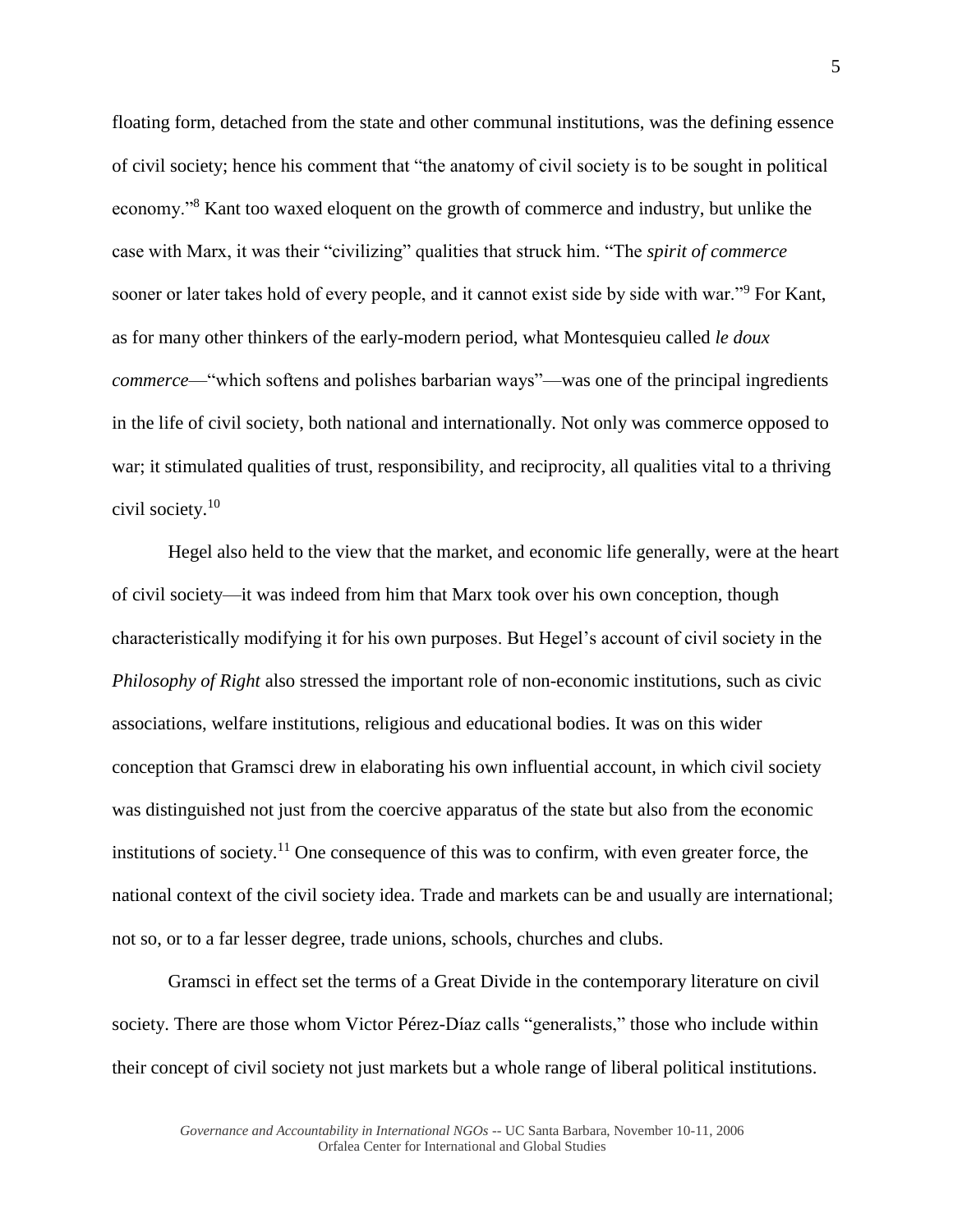The full-blooded generalists, such as Ernest Gellner and Pérez-Díaz himself, see themselves as followers of the Scottish thinkers of the eighteenth century in conceiving civil society as the ideal-typical liberal, commercial society in all its manifestations. More restricted generalists, such as John Keane, fully accept the importance of the market but are concerned to put the stress on non-governmentality: civil society decisively excludes the state.<sup>12</sup>

Keane, in his most recent work, inveighs against the neo-Gramscian "civil society purists" who would exclude the market from their concept.<sup>13</sup> He has in his sights those whom Pérez-Díaz calls "minimalists," and who include theorists such as Andrew Arato, Jean Cohen, and Jeffrey Alexander.<sup>14</sup> Their most immediate inspiration is undoubtedly Jürgen Habermas, for whom the Hegelian-Marxist understanding of civil society, proper for its time, is now decidedly outmoded.

> What is meant by 'civil society' today, in contrast to its usage in the Marxist tradition, no longer includes the economy as constituted by private law and steered through markets in labor, capital, and commodities. Rather, its institutional core comprises those non-governmental and non-economic connections and voluntary associations that anchor the communication structures of the public sphere in the society component of the lifeworld.<sup>15</sup>

But Keane's more immediate concern is those global civil society theorists such as Helmut Anheier and Mary Kaldor, whom he feels are in danger of repeating the errors of the minimalists in rejecting the role of the market.<sup>16</sup> Certainly Anheier seems to be intent on excluding the market:

> Civil society refers to the set of institutions, organizations, and behaviors situated between the state, the business world, and the family. Specifically, this would include voluntary and non-profit organizations of many different kinds, philanthropic institutions, social and political movements, forms of social participation and engagement, the public sphere and the values and cultural patterns associated with them.<sup>17</sup>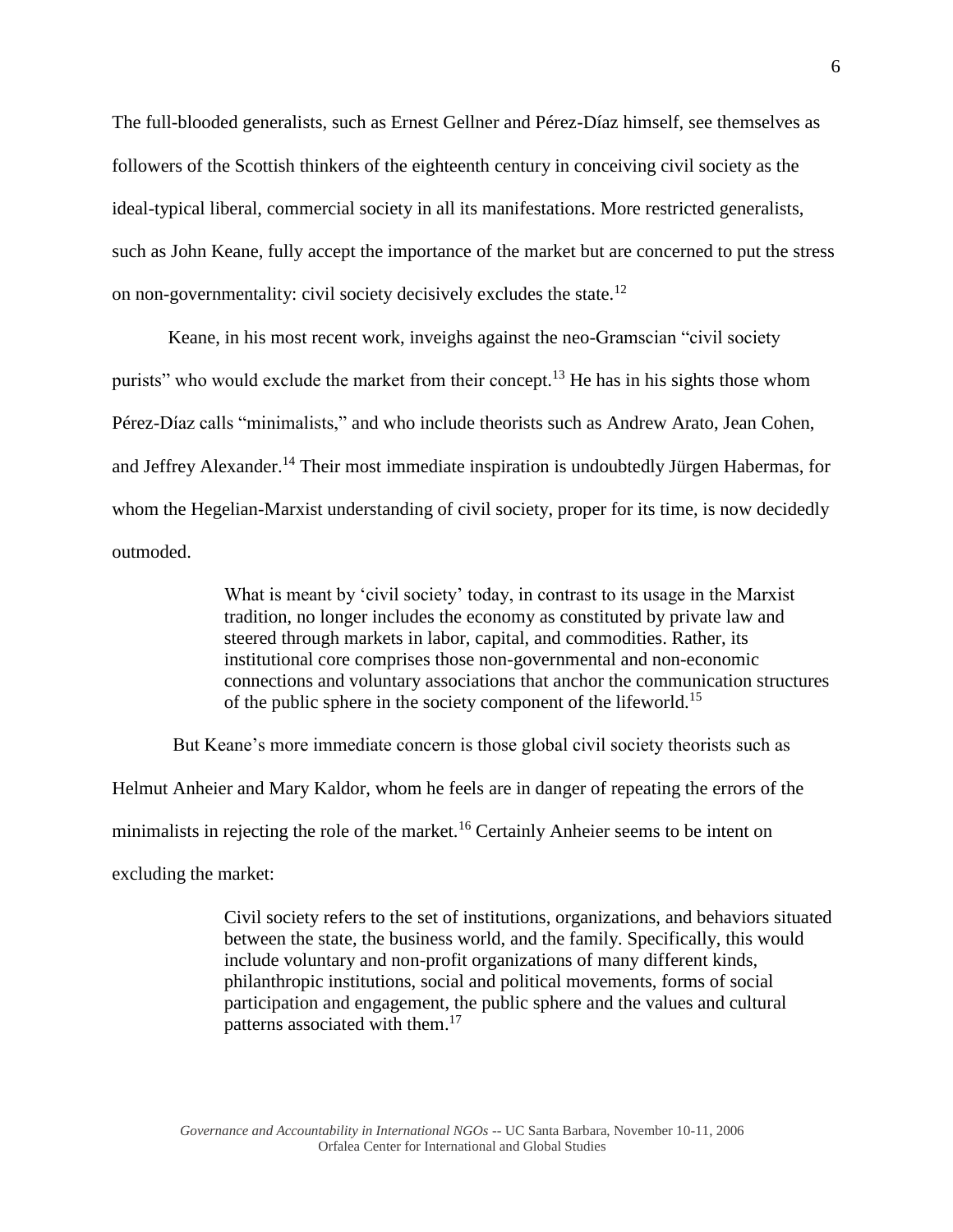Against this Keane urges the formula "no market, no civil society," and argues that "among the principal energizers of global civil society are market forces, or what is here called 'turbo-capitalism.'" <sup>18</sup> Turbo capitalism is capitalism in its global, most dynamic, multi-national, form. If, as Kant held, the "spirit of commerce" was producing a world-wide community, for Keane the more recent stages of the globalization of capital have carried this forward to unprecedented lengths. What this means is that "markets are an intrinsic *empirical feature*, a functionally intertwined prerequisite, of the social relations of actually existing global society," and that "global civil society as we know and experience it could not survive for more than a few days without the market forces unleashed by turbo capitalism."<sup>19</sup>

Admittedly Keane immediately adds the caveat "no civil society, no market." Following Karl Polanyi on the "embeddedness" of market relations, Keane argues that capitalism and *a fortiori* global capitalism, depends and has always depended on "*other* civil society institutions, like households, charities, community associations and linguistically shared social norms like friendship, trust and cooperation."<sup>20</sup> Here, as is the case with other generalists such as Gellner, one feels the concept of civil society to be stretched almost to the breaking point, such that one is not sure why the theorist does not simply settle for something like "liberal" or "welfare" capitalism and be done with it.<sup>21</sup> This impression is powerfully reinforced by Keane's alarmingly generous—and verbose—definition of the "ideal-type" of global civil society, which he says properly refers to

> A dynamic non-governmental system of interconnected socio-economic institutions that straddle the whole earth, and that have complex effects that are felt in its four corners. Global civil society is neither a static object nor a *fait accompli*. It is an unfinished project that consists of sometimes thick, sometimes thinly stretched networks, pyramids and hub-and-spoke clusters of socioeconomic institutions and actors who organize themselves across borders, with the deliberate aim of drawing the whole world together in new ways. These nongovernmental institutions and actors tend to pluralize power and to problematize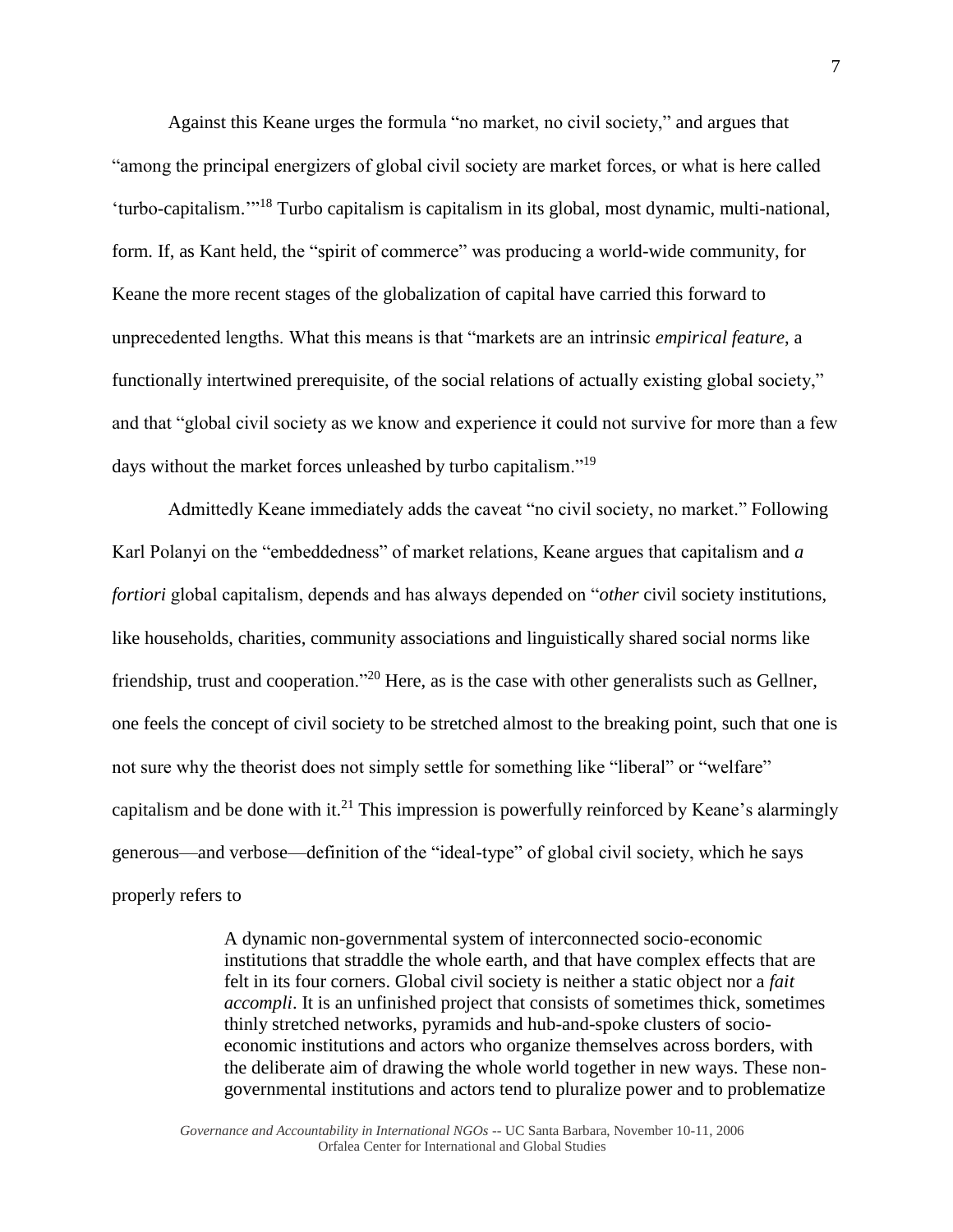violence; consequently, their peaceful or 'civil' effects are felt everywhere, here and there, far and wide, to and from local areas, through wider regions, to the planetary level itself. 22

The saving thing here, presumably, is non-governmentality, and the "civilizing" effects of non-governmental institutions.<sup>23</sup> It is this that prevents the simple equation of global civil society with global capitalism or the global liberal state, as conceived in various schemes for world government. The destructive and divisive effects of global capitalism are to be countered, regulated or re-directed by the institutions and agents of global civil society, understood as a plethora of NGOs and INGOs, social movements—including the "anti-globalization movement"—and ideas of human rights and "transnational" citizenship. These will additionally resist or refuse incorporation into state institutions, either at national or international level. Global civil society, like civil society of old, will to an extent erect a "parallel society," though unlike East European conceptions of this term, it will not turn its back on "official" society but will confront it at every turn.<sup>24</sup> Indeed, given the range of interactions and involvements of global civil society institutions with national and international governmental institutions envisaged by some theorists—including Keane, who labels the resulting *mélange* "cosmocracy"—it might be better to speak of partnership rather than parallel construction.<sup>25</sup> But here we need to turn to the complex relationship between global civil society and globalization.

### **Globalization and Global Civil Society**

It is said that one form of globalization is compelling evidence for the emergence of global civil society: the globalization of the discourse of civil society itself.

> The globalization of the concept of civil society is one aspect of the emergent global civil society, for it shows how civil society ideas and languages and institutions are spreading beyond their place of origin into new contexts…Not only is talk of civil society now heard world-wide within circles of journalists,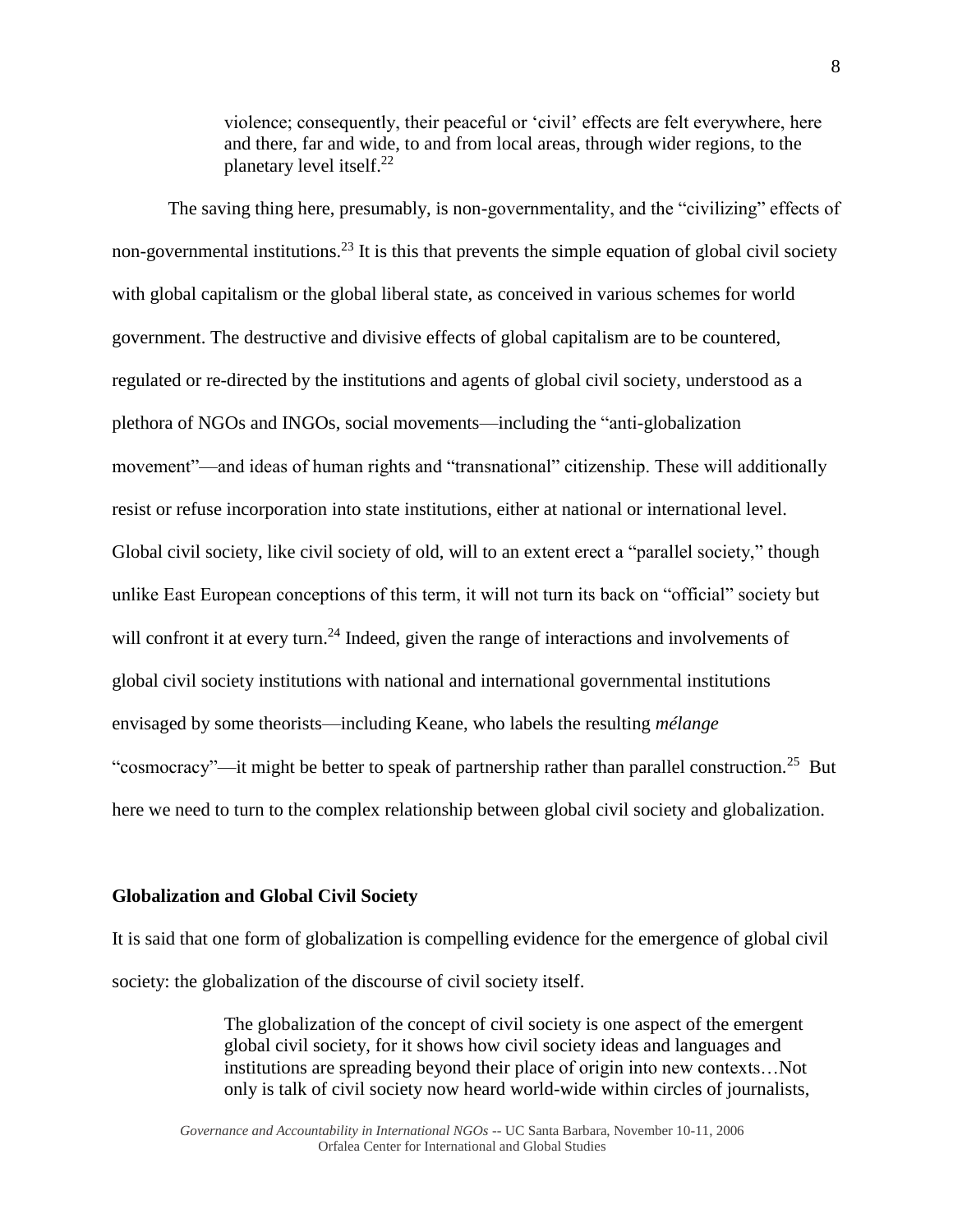lawyers and academics. NGOs, business people, professionals, diplomats and politicians of various persuasions also like to speak the same language…Tomorrow's historians may well conclude that the spreading talk of civil society was not just talk. They may highlight the fact that something new was born in the world—the unprecedented (if unevenly distributed) growth of the sense within NGOs and publics at large that civilians live in one world…<sup>26</sup>

This is undoubtedly a significant phenomenon: language matters. But it is unclear what it signifies. The language of democracy and human rights has also diffused world-wide, but local adaptations and interpretations have been so varied and, it appears, so haphazard that it would be a bold person who identified the word with the thing.<sup>27</sup> What one can talk about with some confidence is a common socialization among certain groups of professionals, particularly those involved in NGOs, which has created a common language. There is certainly a global civil society discourse; whether that is the same thing as global civil society, or even a major contribution to it, remains a matter for investigation.

In any case there are many globalizations, many forms and concepts of global society, of which global civil society may be only one, and not necessarily the most powerful or persuasive.<sup>28</sup> Global civil society itself has many guises: Keane notes its "unusual promiscuousness,"<sup>29</sup> a quality of course that characterizes the parent idea of civil society itself. Neither in the one case nor the other does this quality disqualify the concept—what social science concept does not exhibit a like promiscuity?—but it does impose upon us the need to be clear what we are talking about.

Mary Kaldor usefully provides us with five versions of the concept of global civil society, to each of which corresponds an understanding of contemporary globalization.<sup>30</sup> Two derive from classical or traditional versions of the civil society idea. "*Societas civilis*" is the oldest, and speaks to the concern for the formation of law-based states and societies which have abolished or reduced violence and arbitrary rule. In terms of contemporary concerns, such a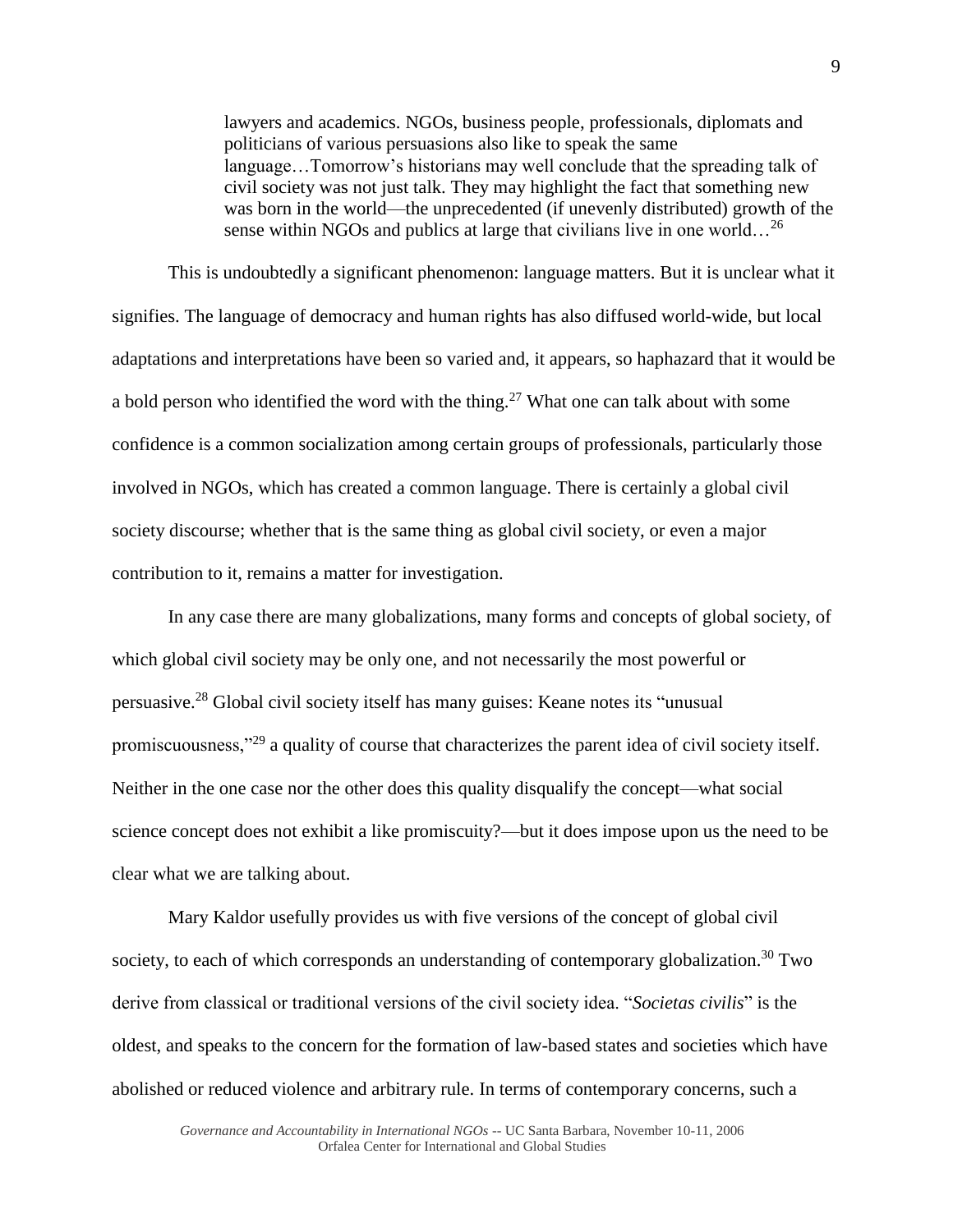Kantian concept views the task as the creation or completion of a cosmopolitan order or world state, strivings towards which are discerned in various developments such as the establishment of an international criminal court and the expansion of international peacekeeping. The absence, so far, of a world state is seen as a sign that global civil society is incomplete or inoperative.<sup>31</sup>

"Bourgeois society (*Bürgerliche Gesellschaft*)" is identified with the commercial vision of civil society elaborated by thinkers of the Scottish Enlightenment, such as Adam Smith and Adam Ferguson. Contemporary practitioners would include Ernest Gellner and John Keane. "Transposed to a global level, civil society could be more or less equated with 'globalization from below'—all those aspects of global developments below and beyond the state and international political institutions, including transnational corporations, foreign investment, migration, global culture, etc."<sup>32</sup>

The remaining three versions of global civil society relate to more contemporary developments, which inflect their meanings in newer ways…The "activist version"—with which Kaldor associates herself—is the heir of the civil society concept as it influentially expressed itself in the dissident movement in East-Central Europe in the 1970s and 1980s. Such a version may or may not include market institutions, but it is generally somewhat critical of market relations, both nationally and globally. Transposed to the global level, its focus is on the Habermasian public sphere of "transnational advocacy networks," such as Greenpeace and Amnesty International, global social movements such as the protestors in Seattle, Prague and Genoa, and human rights and environmentalist activities and philosophies.

The "neoliberal version" might be seen as the heir of the "bourgeois society" version, updated to reflect the contemporary forms of capitalist globalization and markedly less critical of its impact on societies. It regards the extension of free trade and minimally regulated economic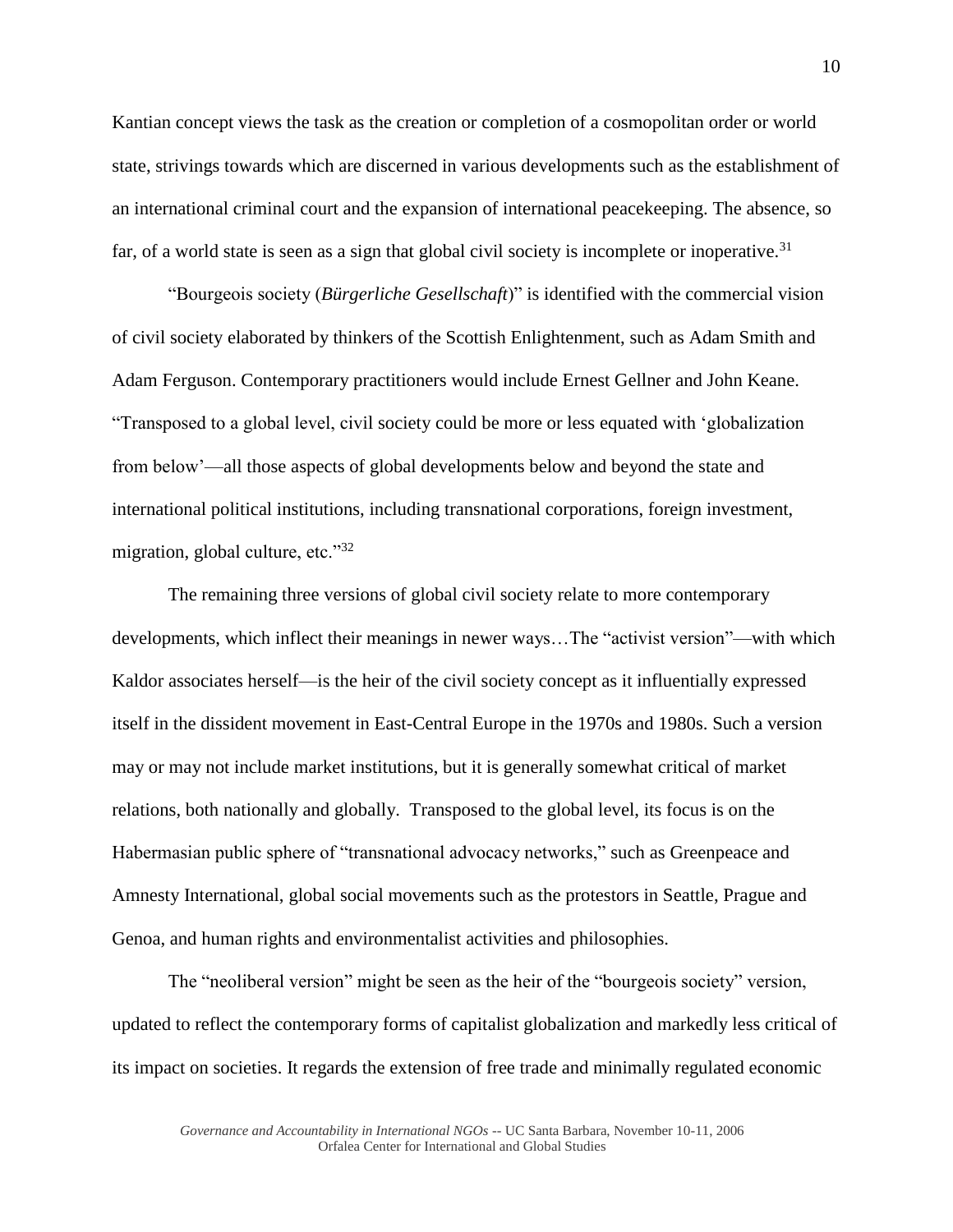activities as the best way of promoting civil society, seen as the realm of largely voluntary and private initiatives and activities that in many cases substitute for traditional governmental functions, in such areas as health and welfare. "This definition," says Kaldor "is perhaps the easiest to transpose to the global arena; it is viewed as the political or social counterpart of the process of globalization understood as economic globalization, liberalization, privatization, deregulation and the growing mobility of capital and goods."<sup>33</sup> Such a vision is associated with "end of history" theorists such as Francis Fukuyama and others who see an emerging global civil society in the worldwide triumph of liberal capitalism. Not surprisingly it is targeted as reactionary by several proponents of the activist and other more radical versions of global civil society.

Finally there is "postmodern" global civil society. Consonant with postmodern perspectives it emphasizes plurality and, to a degree, incommensurability. Postmodern views, with their stress on the breakup of traditional attributes of modernity, might seem somewhat inhospitable towards any concept of global civil society. But for many postmodern theorists, such as Zygmunt Bauman, globalization is an accelerator of postmodern tendencies. The massive migration of peoples, the interpenetration of cultures, the destabilizing of nation-states and other fixtures of modernity by international capital, are all producing a world marked both by fissures and a common understanding and acceptance of difference. Though there is contestation, which can sometimes be fierce and fanatical, there is also a growing common culture promoted by international tourism and travel as well as by the vast increase in communication made possible by the Internet. In the postmodern view, suggests Kaldor,<sup>34</sup> "one might talk about a plurality of global civil societies through different globally organized networks," such as global Islam, nationalist Diasporic networks, and human rights networks. Each has its own characteristic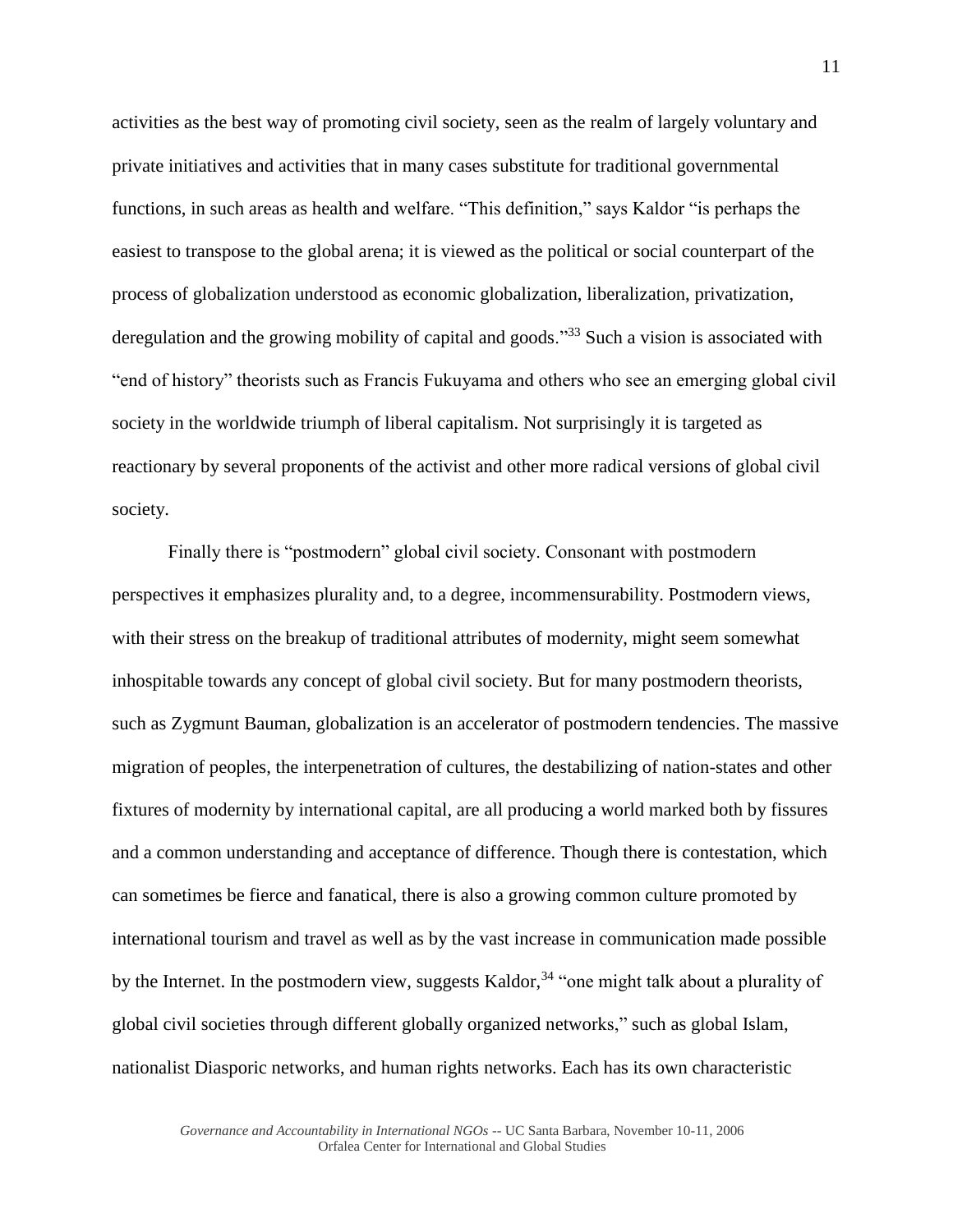emphasis, and conflict and contestation are almost necessarily built into the model, but they are all visions of globality and global civil society.

One of the values of Kaldor's typology is that it helps us to see which versions of global civil society go with the dominant forces of globalization and which, as it were, have to bend those forces to realize their visions. Some versions, in other words, see themselves as flowing with the tides of history, others see themselves as engaged in a dialogue or perhaps a dispute with contemporary trends, still others appear be standing, Canute-like, against the dominant forces in the interests of a radically different vision of the future world order. None, it appears, can be accused of rampant utopianism, since they all pick on what are evidently real tendencies in the contemporary world. But we can attempt some assessment of the realism of the different versions, and hence comment on the balance of description and prescription that they show.

As Kaldor herself suggests, if there is one version of global civil society that carries undoubted conviction it is the neoliberal version. This, after all, is not very much more than a description of what is currently going on in the world. Deregulation and privatization are backed and promoted by some of the most powerful forces and agencies in the world, including the multinational corporations, the World Bank, the World Trade Organization, and global powers such as the United States. Such a future is also enthusiastically and influentially promoted by some powerful civil society think-tanks and advocacy groups, such as the American Enterprise Institute, the Cato Institute, and the Heritage Foundation. It generally finds strong expression at such summits of the great and powerful as the Davos World Economic Forum.

One might also mention in this context what one might call the "inflation" of a supportive civil society by the invention and funding of civil society organizations whose secret agenda is to promote the neoliberal version of global civil society. Thus for example much of the opposition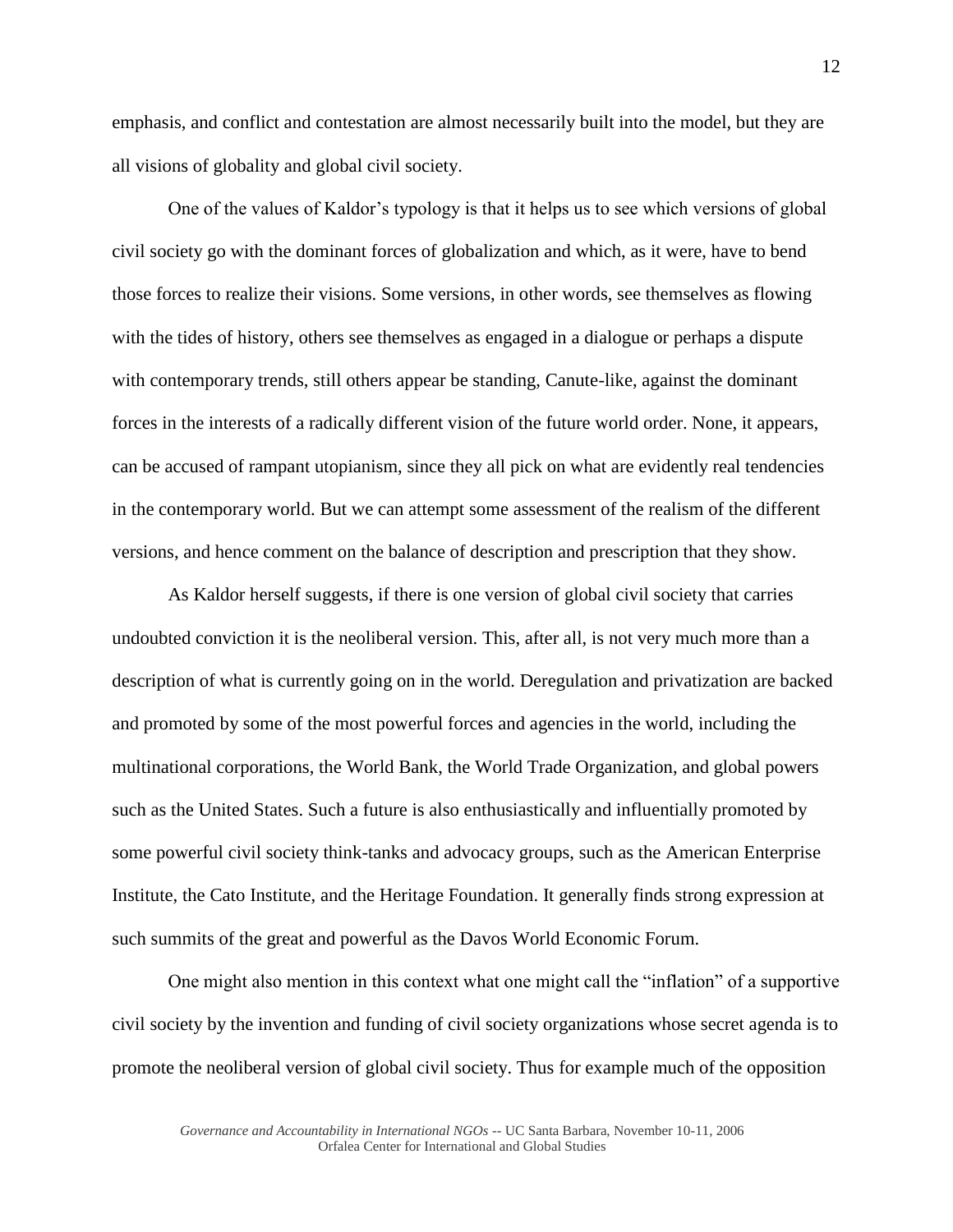to the thesis of global warming today, it has been shown, has been led not only by oil giants such as Exxon (major supporters of the Cato Institute and the Heritage Foundation), who have set up such apparently scientific bodies as the "Center for the Study of Carbon Dioxide and Global Change," and are major funders of the "Science and Environmental Policy Project" headed by Frederick Seitz, whose pronouncements are regularly quoted by critics of the global warming thesis. More surprisingly is the revelation that the tobacco giant Philip Morris has played a central role in the campaign to discredit the thesis. It set up an apparently grassroots citizens' group with the name "The Advancement of Sound Science Coalition," and engaged prominent scientists to promote "sound science" as against "junk science." Such an outfit was useful not just in attempting to cast doubt on the research linking smoking and cancer but all forms of research—including that which suggested that global warming was occurring and needed urgently to be addressed—that seemed to strike at the interests of the big business corporations.<sup>35</sup>

Clearly there are some civil society practices, and the claims that go with them, that we need to go behind. There is, in other words, "good" civil society and "bad" civil society, good NGOs and bad NGOs. There are groups and associations that promote the goals of "civility," of democracy, equality and fair minded debate, and there are groups and associations that promote almost the opposite, hatred, bigotry and ignorance.<sup>36</sup> As Amy Gutmann has put it, "among its members, the Ku Klux Klan may cultivate solidarity and trust, reduce the incentives for opportunism, and develop some "I's" into a "we"…[but]…the associational premises of these solidaristic ties are hatred, degradation, and denigration of fellow citizens and fellow human being."<sup>37</sup> *Pace* Robert Putnam and other neo-Tocquevillians, association by itself is not necessarily a good thing.<sup>38</sup> Of course this involves taking a stand on values, but it is hard to think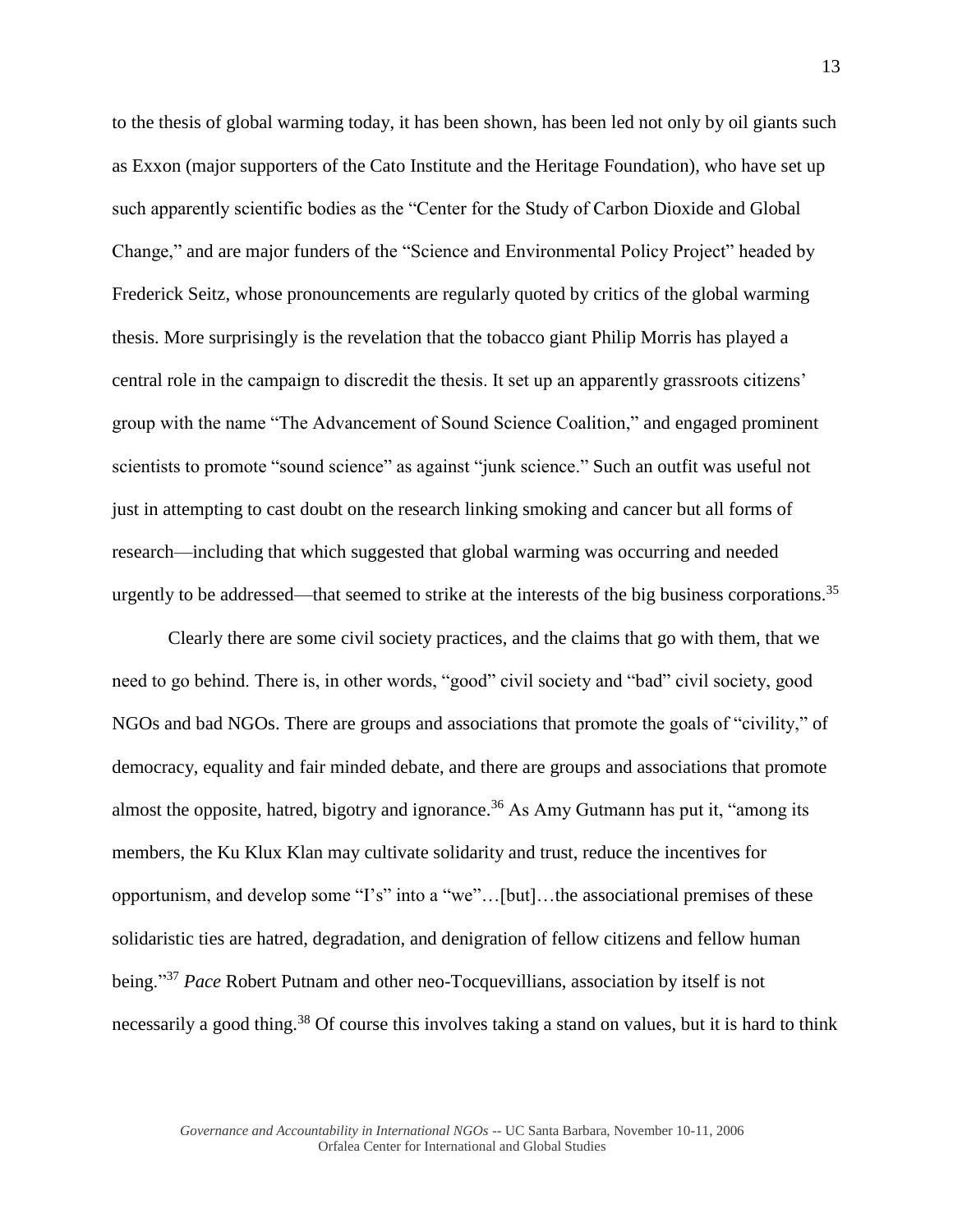of any civil society concept that does not. Put another way, civil society contains both good and bad, and the problem is to distinguish the two in order to promote the good and suppress the bad.

The neoliberal concept of global civil society fails to distinguish at all carefully between neoliberal developments themselves and those attributes of these developments that might further the purposes of civil society. This is a business-as-usual kind of scenario, in which neoliberal capitalism will more or less deliver global civil society, though there will be some rough passages and some frayed edges, where there may have to be some tending and repair. There is something of the same kind in the commercial or "bourgeois society" version of global society. Here the stress on NGOS, on the need to keep one's distance from the state, both link it to and separate this version from the neoliberal one. As in the neoliberal version, the state is seen as problematic. But while the neoliberals are quite happy to use the state to promote privatization and deregulation, and in general in most contemporary societies feel that the state is with them rather than against them, the advocates of "globalization from below," such as Keane, remain highly conscious of the need to keep civil society in the hands of citizens and ordinary people. There will and has to be a degree of partnership with official regulatory and other state agencies, national and international, but it is vital that this encounter does not become too cozy and so end up in the virtual incorporation of NGOs into the official apparatus of governance. Keane's "cosmocracy" treads a fine line here, but at least in principle he is clear on where it must be drawn.<sup>39</sup>

Nevertheless the (qualified) endorsement of "turbo capitalism" as providing much of the substance and sustenance of "globalization from below" does make one wonder how far this version has managed to resist the embrace of actually existing global capitalism. The resolute determination to include the market in its conception, realistic as it is one sense, clearly runs the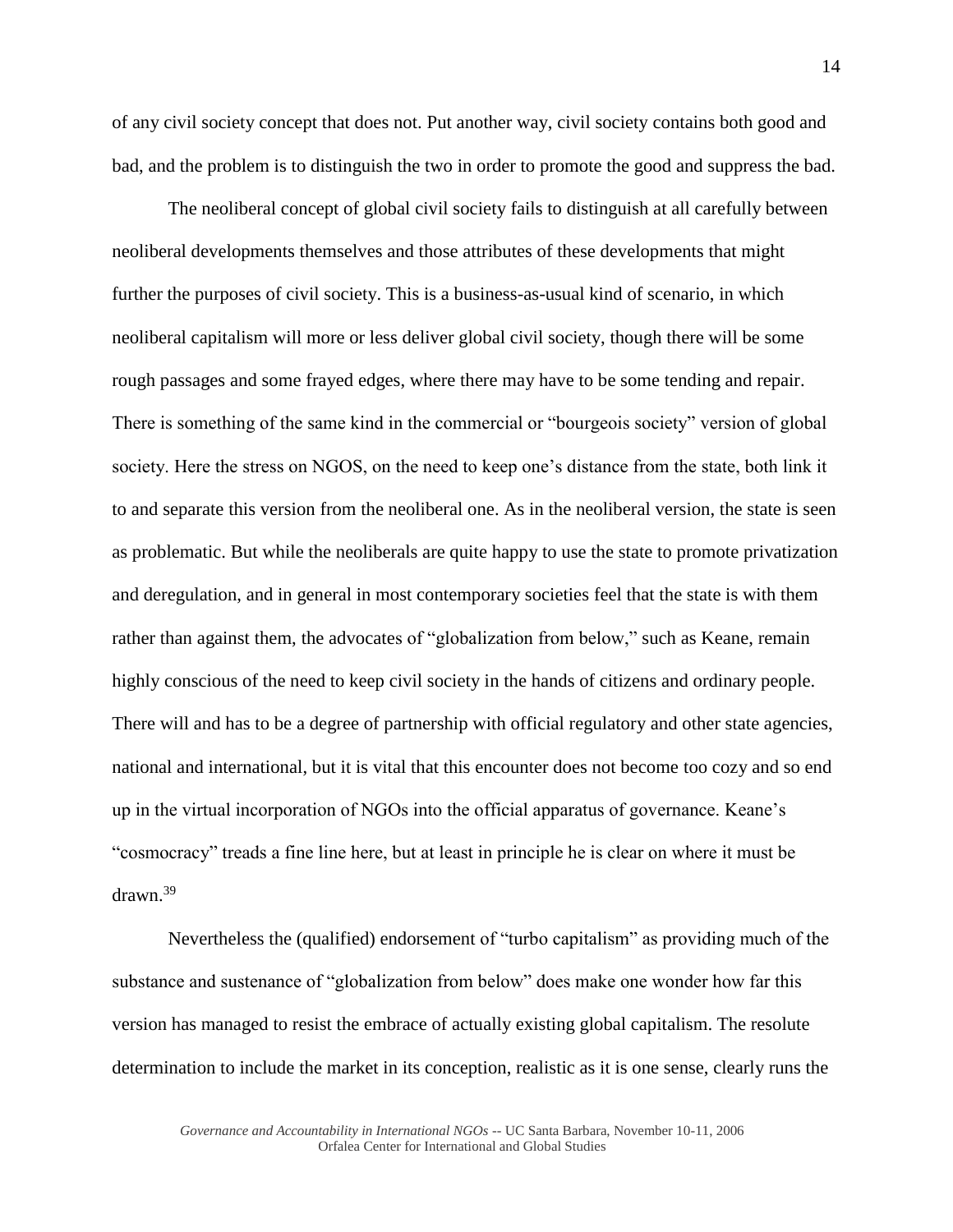risk that the power of the market—greater and more global than at any time in its history—will overwhelm any of the checks and balances that non-market (and non-state) organizations can offer. When Adam Smith and Adam Ferguson hailed the civilizing force of commerce, they contemplated a world in which the wars of kings and the selfishness of the landed aristocracy threatened devastation and poverty on an alarming scale. War still remains as destructive a threat as ever, and the interdependencies of the global market undoubtedly act as some sort of check on too reckless an attitude on the part of states. But in other respects the market has succeeded only too well, and the problem for global civil society now is how to rein it in and restrain its depredations.

It is not so much its uncertainties with regard to the place of the market that make what Kaldor calls the "activist" version of global civil society also problematic. It is certainly possible to attempt to discriminate between market operations that seem to favor civil society as against those that do not. The market can indeed, as Keane claims, have "certain socializing or 'civilizing' effects," promoting nonviolence, responsibility, trust and cooperation.<sup>40</sup> It can also ride roughshod over claims of compassion and community, threatening to annihilate, as Karl Polanyi warned, "the human and natural substance of society."<sup>41</sup> The difficulty comes in seeking to separate the good from the bad, in trying to harness the forces of the market on behalf of the stated values of civil society.

How to tame a tiger? This is surely the dilemma of the activists. By rejecting the market they run the risk of condemning themselves to powerlessness. By accepting it in part, or only on certain conditions, they risk being overwhelmed by its enormous force. That may be to put the matter too starkly. NGOs and social movements can clearly make a difference, as shown in the opposition movement in Central and Eastern Europe during the 1970s and 1980s. But then how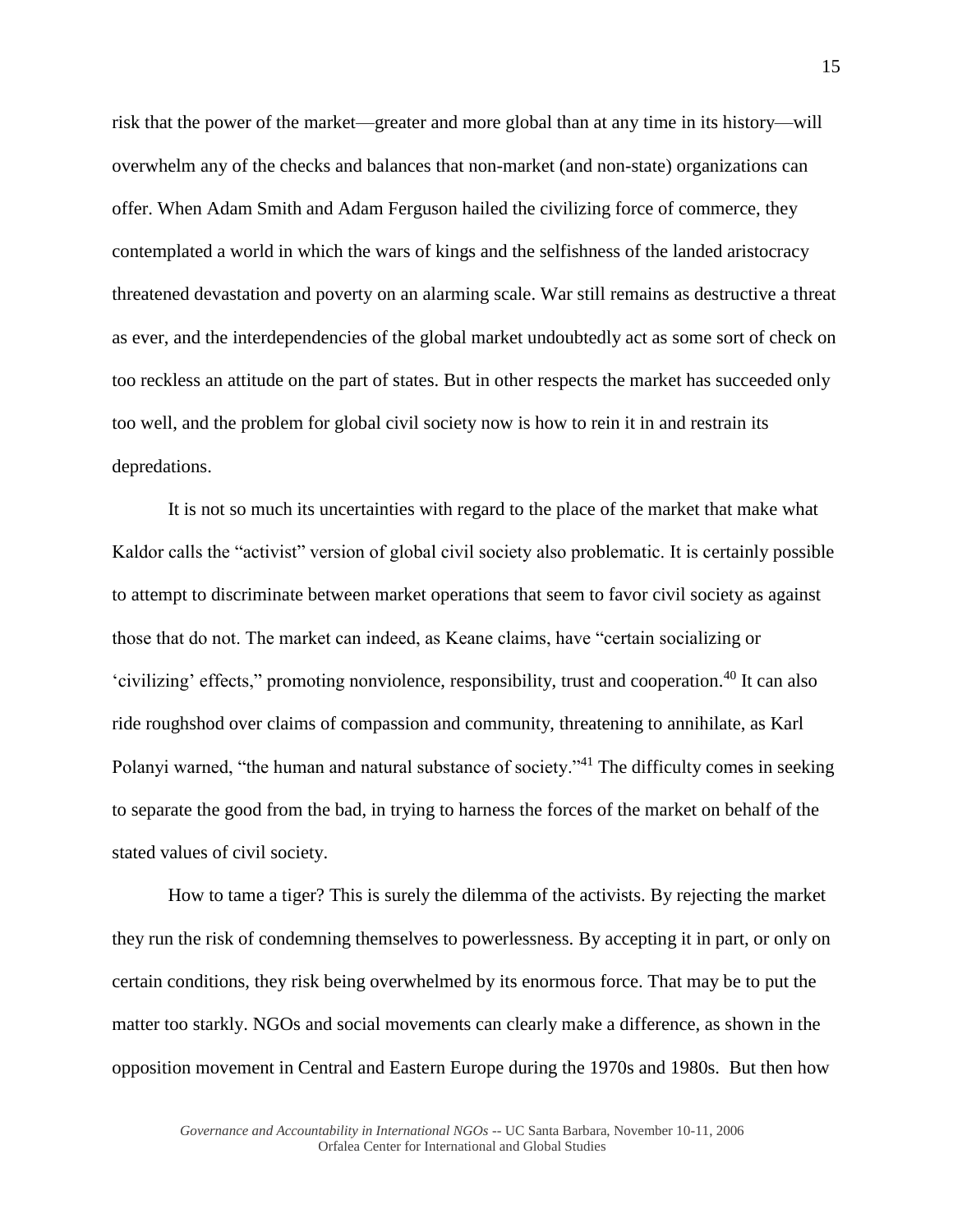far would those movements have succeeded without the support, explicit in many cases, of a reformer at the head of the Soviet Union? Markets are one form of power, states are another. To attempt to work outside both is a heroic enterprise where the cards are heavily stacked against success.

If that is all there is to say, there would be poor prospects indeed for the activist style of global civil society. As compared with the neoliberal and "commercial society" versions, their aims put them at some variance with the dominant forces in the world today. They are forced, to a degree, to adopt an oppositional stance. If Bruce Mazlish is right, one of the things that stands in their way is "Global America," and the alternative vision of the world order that it currently champions.<sup>42</sup> Given the history of relative indifference if not contempt shown by the US government for the institutions of global civil society, America presents a formidable obstacle to their development. "Global Islam", another of Mazlish's alternative globalities, is by comparison less of a threat, though here the questions may have to do with how far Islam is capable of incorporating the culture of civil society.<sup>43</sup>

Against all this, the activist version, together with many other similar varieties of civil society discourse that wish to hold both state and market at arm's length, can point to some striking successes. There is the remarkable growth of NGOS and INGOS in the recent period, which partly explains why it was only in the 1990s that the concept of global civil society gained general currency.<sup>44</sup> A crucial threshold seems to have been reached and crossed in the sheer number of organizations that can reasonably claim to be fulfilling the aims of global civil society. There is also the wide, global diffusion of the discourse of humanitarianism and human rights, with global organizations to match.<sup>45</sup> There have been the international interventions in Bosnia and Kosovo, and the trials of Milosevic and other leaders in specially constituted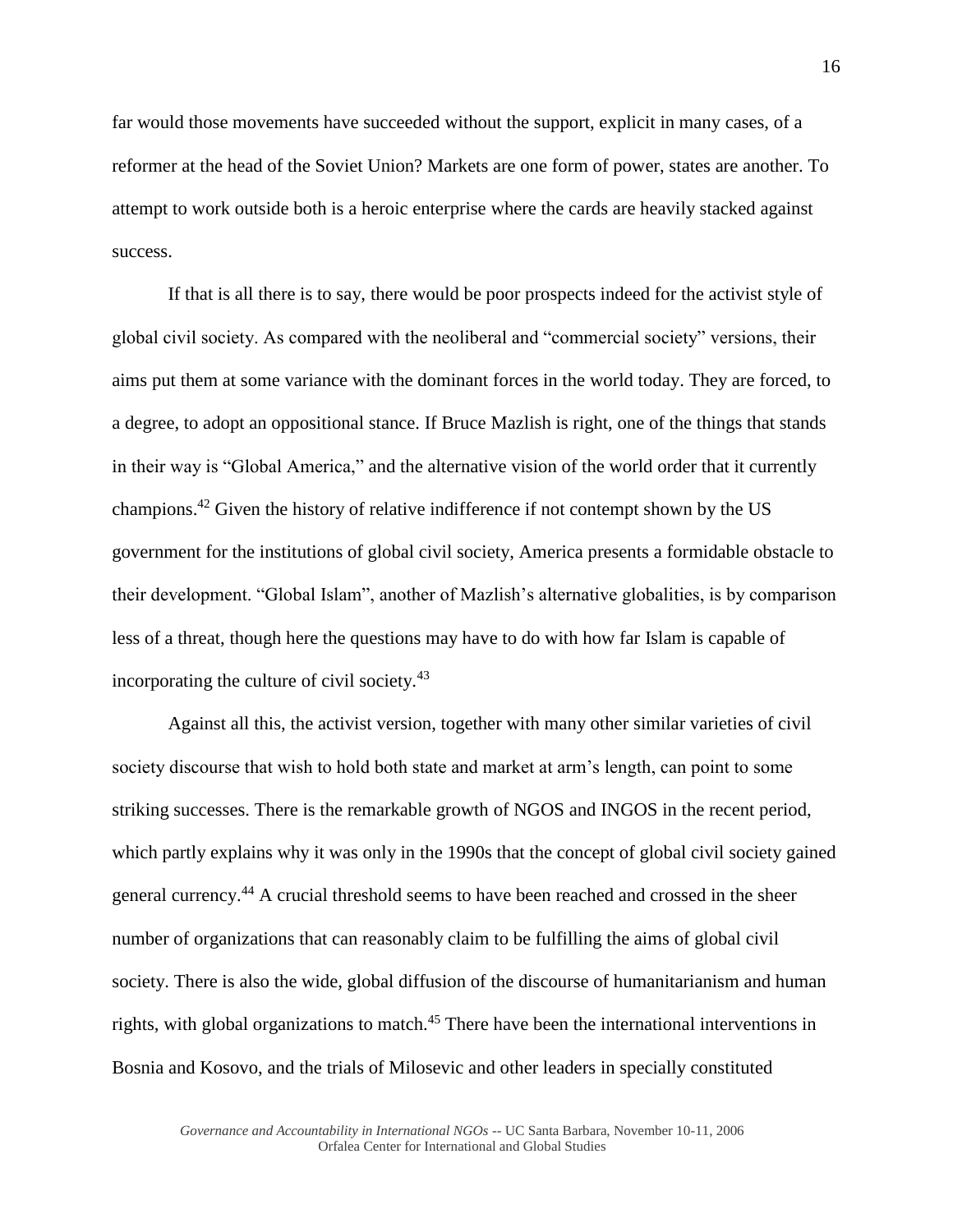tribunals for war crimes. The founding of the International Criminal Court is one significant outcome of these moves. The public glare turned on the deliberations of the World Trade Organization by the protestors in Seattle, Washington, and elsewhere, has created an enduring global form of debate and a persistent tradition of activism. This is an example of the "new social movements," a distinguishing feature of which is their global perspective and the support of international NGOs, as shown in the importance of the European peace movement to the dissidents in Central and Eastern Europe in the 1970s and 1980s.<sup>46</sup> Social movements which normally would have little hope of survival, let alone success, such as the Zapatista movement for the rights of the indigenous people in Chiapas in southern Mexico, have shown the importance of the support of INGOs and the international community generally.<sup>47</sup> In both these cases the importance of the Internet, as a means of communication and for rallying support and creating international attention, has been manifest. So it was too in the coordination of the worldwide movements of protest against the American intervention in Iraq in 2003. Writing of these, and countering the Eurocentric claims of Habermas and others that these were expression of a distinctively "European public sphere," Iris Marion Young commented that

> According to the people to whom I have spoken, the worldwide coordination of these demonstrations was planned at the third meeting of the World Social Forum in Porto Alegre in January 2003. The worldwide coordination of these demonstrations may thus signal the emergence of a *global* public sphere, of which European publics are wings but whose heart may lie in the Southern Hemisphere.<sup>48</sup>

Not all of these developments point in exactly the same direction. Some major countries, such as the United States, have so far refused to sign on to the International Criminal Court. Intervention on humanitarian grounds remains a hotly debated issue, and the shocking failures in Srebrenica, Rwanda and Somalia have provoked more questions than answers.<sup>49</sup> The unilateral thinking and acting of the United States remains a serious obstacle to the realization of much of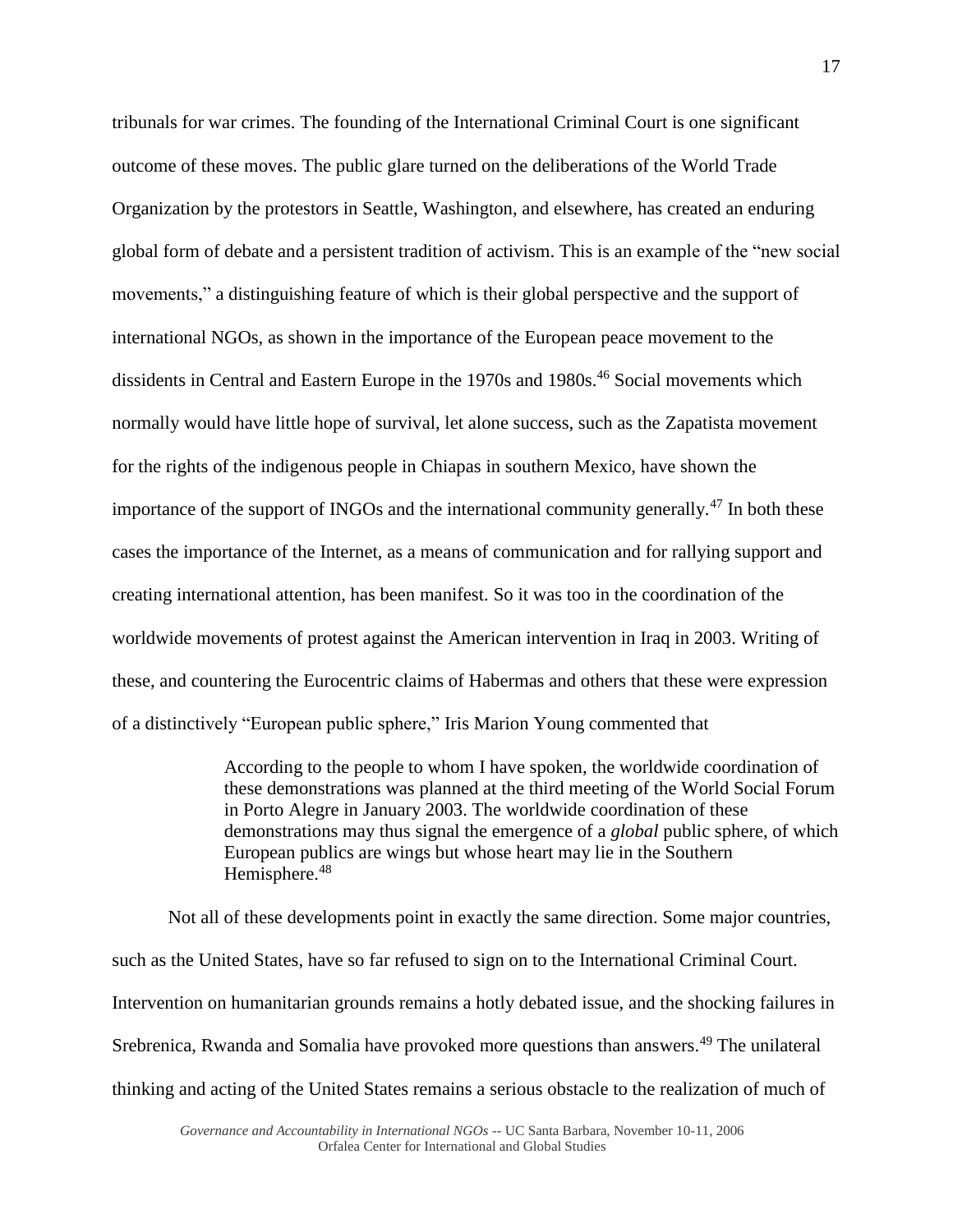the potential of global civil society. The language of human rights and some of its presuppositions, continue to create suspicions among some non-Western cultures of a new from of cultural imperialism. The democratic credentials of many NGOs and INGOs have been called into question.<sup>50</sup> But the record for all that is impressive. Global civil society undoubtedly has a fairly substantial reality.

Conceptually of course "global civil society" depends on "civil society." The difficulties and ambiguities surrounding the parent concept must continue to haunt its child as well. But, somewhat surprisingly, one might wish to say that global civil society has more conceptual clarity and greater institutional expression than many claimed instances of flourishing civil society. Perhaps what has taken place here is a valuable learning experience, in which some of the problems with the original civil society idea have been encountered and, if not resolved, at least reduced. At the same time there has been a much more self-conscious construction of global than of national civil society institutions. Many of the latter were so blessed and labeled *après la lettre*, and are sometimes dubious carriers of the honor. Global civil society organizations— NGOs and INGOs—have been the work of people who in many cases are schooled in the civil society literature and highly conscious of what they must do to avoid both the "purism" and the over-generous embrace of some civil society conceptions. The problem now must be to convince some very powerful states of the need to attend to their aims and achievements.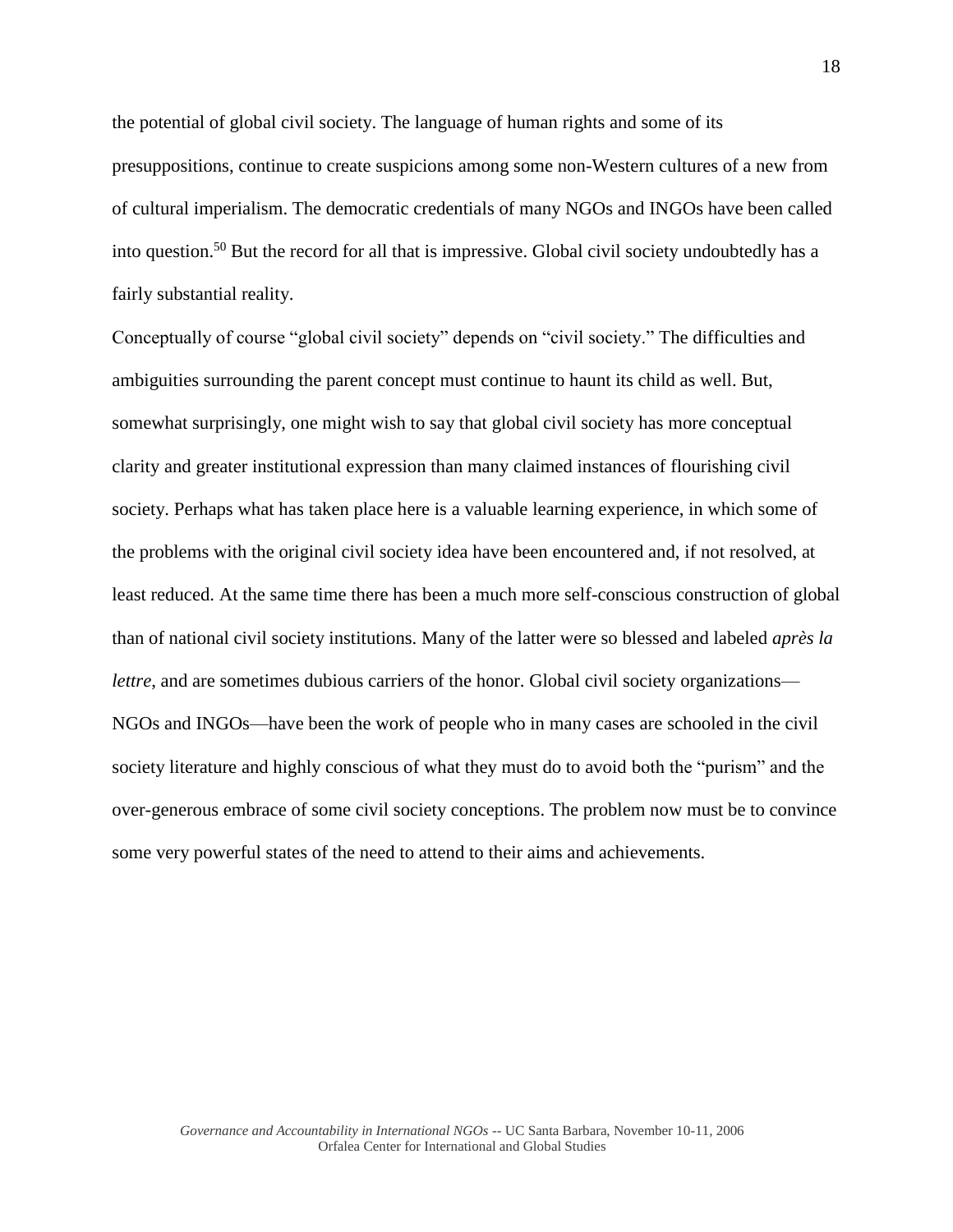Endnotes:

 $\overline{a}$ 

<sup>1</sup> Marx and Engels say that the bourgeoisie "creates a world after its own image," they mean that in the literal sense that their activities are global in every dimension, and with respect to every area of life, moral and intellectual as well as material or practical. "The need of a constantly expanding market for its products chases the bourgeoisie over the whole surface of the globe. It must nestle everywhere, settle everywhere, and establish connections everywhere. The bourgeoisie has through its exploitation of the world-market given a cosmopolitan character to production and consumption in every country…In the place of old local and national seclusion and self-sufficiency, we have intercourse in every direction, universal inter-dependence of nations. And as in material, so in intellectual production. The intellectual creations of individual nations become common property. National one-sidedness and narrow-mindedness become more and more and more impossible, and from the numerous national and local literatures, there arises a world literature" (1962: 37-8). In this mixture of admiration and repulsion for the achievements of the bourgeoisie, we get a foretaste of the conflicting attitudes, born of the conflicting tendencies that go towards its shaping, that are held towards "global civil society" today. Puchner, M. *Poetry of the Revolution: Marx, Manifestos, & the Avant-Gard*. (Princeton University Press, 2006).

2 Archibugi, D. "Models of international organization in perpetual peace projects," *Review of International Studies* 18. (1992): 295-317. Mazlish, B. "Eighteenth-Century Cosmopolitanism in the Light of Twentieth-Century Globalism." *Citizenship and Cosmopolitanism*. (Madison, Wisconsin, 1998). Rosenfeld, S. "Citizens of Nowhere in Particular: Cosmopolitanism, Writing, and Political Engagement in Eighteenth-Century Europe."*National Identities* 4.1. (2002): 25-43. Fine, R. and R. Cohen. "Four Cosmopolitan Moments." *Vertovec and Cohen.* (2002): 137-62.

 $3 \text{ Kant's proposal for }$  "perpetual peace" seems to envisage a hierarchy of rights, starting with "the *civil right* of individuals within a nation (*ius civitatis*)," moving up to the "*international right* of states in their relationships with one another *(ius gentium*)," and culminating in "*cosmopolitan right*, in so far as individuals and states, coexisting in an external relationship of mutual influences, may be regarded as citizens of a universal state of mankind (*ius cosmopoliticum).*" There is, however, as Habermas points out, no provision for an authority to supervise and enforce these rights; Kant places his faith in the rationally understood self-interest of citizens in "constitutional republics." But Kant himself seems to recognize that this is but a second best, temporary solution, one suited to the times but always precarious precisely because of the lack of an overarching public authority: "There is only one rational way in which states coexisting with other states can merge from the lawless condition of pure warfare. Just like individual men, they must renounce their savage and lawless freedom, adapt themselves to public coercive laws, and thus form an *international state* (*civitas gentium*), which would necessarily continue to grow until it embraced all the peoples of the earth. But since this is not the will of nations, according to their present conception of international right (so that they reject *in hypothesi* what is true *in thesi*), the positive idea of a *world republic* cannot be realized. If all is not to be lost, this can at best find a negative substitute in the shape of an enduring and gradually expanding *federation* likely to prevent war. The latter may check the current of man's inclination to defy the law and antagonize his fellows, although there will always be risk of it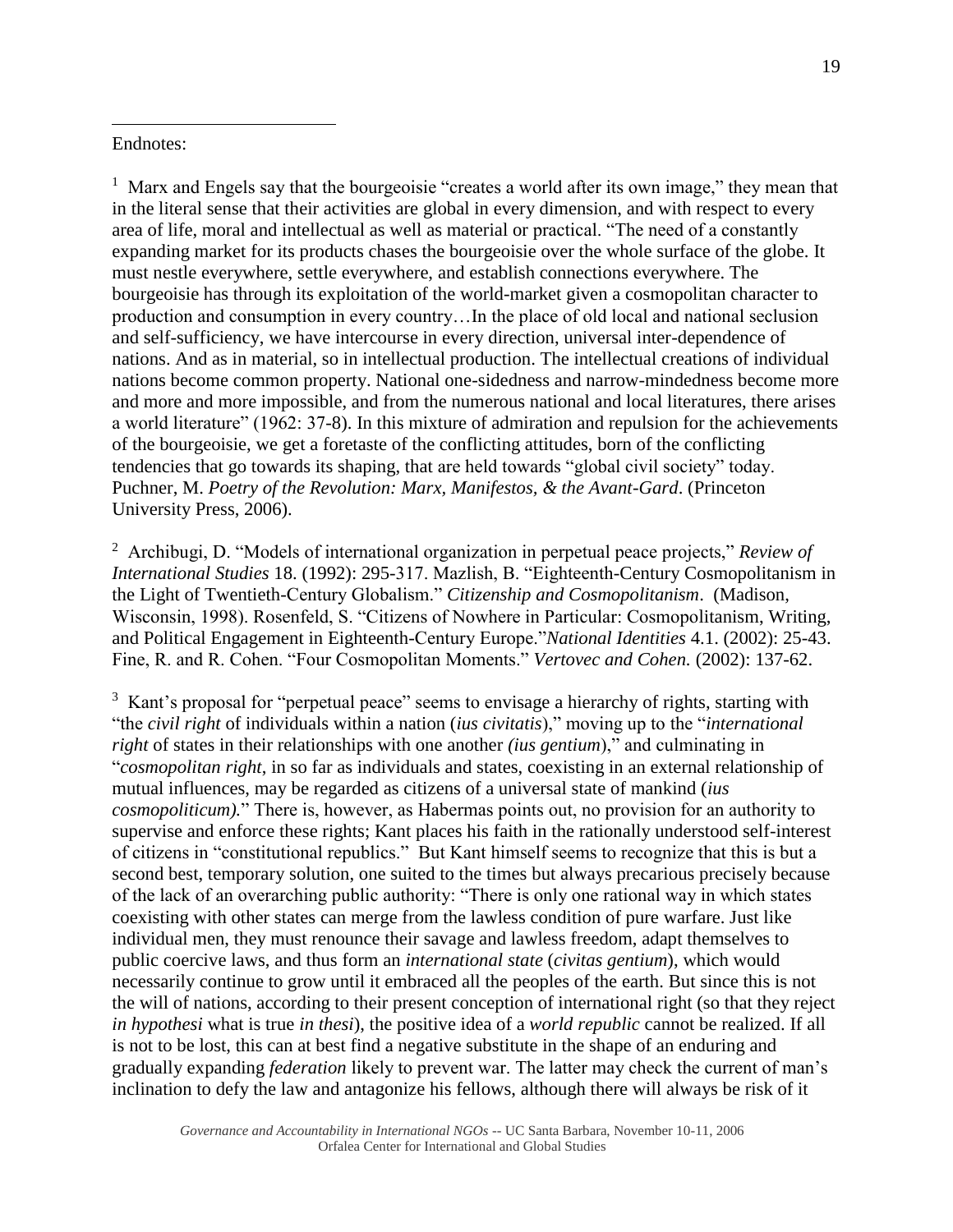bursting forth anew." Kant was more of a realist, and less of an idealist, than Habermas and others seem to allow. Kant, I., H. Reiss and H.B. Nisbet. "Perpetual Peace: A Philosophical Sketch." *Kant: Political Writings*. (Cambridge: Cambridge University Press, 1991): 93-130.

 $\overline{a}$ 

<sup>4</sup> The concept of a "global public sphere" is Habermas's own gloss on Kant's account of growing public awareness of human rights as a result of the growth in contact and communication across the globe: "The peoples of the earth have thus entered in varying degrees into a universal community, and it has developed to the point where a violation of rights in *one* part of the world is felt *everywhere.*" Kant, I., H. Reiss and H.B. Nisbet. "Perpetual Peace: A Philosophical Sketch." *Kant: Political Writings*. (Cambridge: Cambridge University Press, 1991): 93-130. Habermas, J., C. Cronin and P. de Greiff. "Kant's Idea of Perpetual Peace: At Two Hundred Years' Historical Remove." *The Inclusion of the Other: Studies in Political Theory*. (MA: MIT Press, 1998): 165-201. Kaldor, M, H. Anheier, and M. Glasius (Eds.). *Global Civil Society 2003*. (Oxford: Oxford University Press, 2003).

<sup>5</sup> Keane's main objections to the older concepts of "world civil society" and "international society" have to do with their "governmentality or state-centeredness." By contrast "global civil society"—words which "may well sound old-fashioned, but today … have an entirely new meaning and significance"—relates to "a non-governmental social sphere" (2003: 20-23). But the non-governmental concept of civil society certainly seems much older than Keane suggests, as his own discussion of Gramsci shows. It may take on a wider significance within the context of global civil society, but the continuities seem undeniable. On the decline of cosmopolitanism in the nineteenth century, see Mazlish, B. "Eighteenth-Century Cosmopolitanism in the Light of Twentieth-Century Globalism." *Citizenship and Cosmopolitanism*. (Madison, Wisconsin, 1998).

6 Keane, J. "Remembering the Dead: Civil Society and the State from Hobbes to Marx and Beyond," in *Democracy and Civil Society*. (London and New York: Verso, 1988a). 37-68. Keane, J. "Despotism and Democracy: The Origins and Development of the Distinction between State and Civil Society 1750-1850." (London and New York: Verso, 1988c). 35-71.

7 Kaldor, M, H. Anheier, and M. Glasius (Eds.). *Global Civil Society 2003*. (Oxford: Oxford University Press, 2003).

8 Marx, K. "Contribution to the Critique of Hegel's Philosophy of Right: Introduction." *Karl Marx: Early Writings*. (London: C. A. Watts, 1963). 43-59. Femia, J. "Civil Society and the Marxist Tradition." *Kaviraj and Khilnani.* (2001): 131-46.

9 Kant, I., H. Reiss and H.B. Nisbet. "Perpetual Peace: A Philosophical Sketch." *Kant: Political Writings*. (Cambridge: Cambridge University Press, 1991): 93-130.

<sup>10</sup> For the early-modern arguments in favor of trade and commerce, especially as the antidote to the pernicious wars of the sixteenth and seventeenth centuries, see Hirschman, A. O. *The Passions and the Interests: Political Arguments for Capitalism before Its Triumph*. (Princeton: Princeton University Press, 1977). For the "facilitating inputs" into the "civil sphere" supplied by the qualities developed in economic life, see Alexander, J.C. "Introduction." *Real Civil Societies*.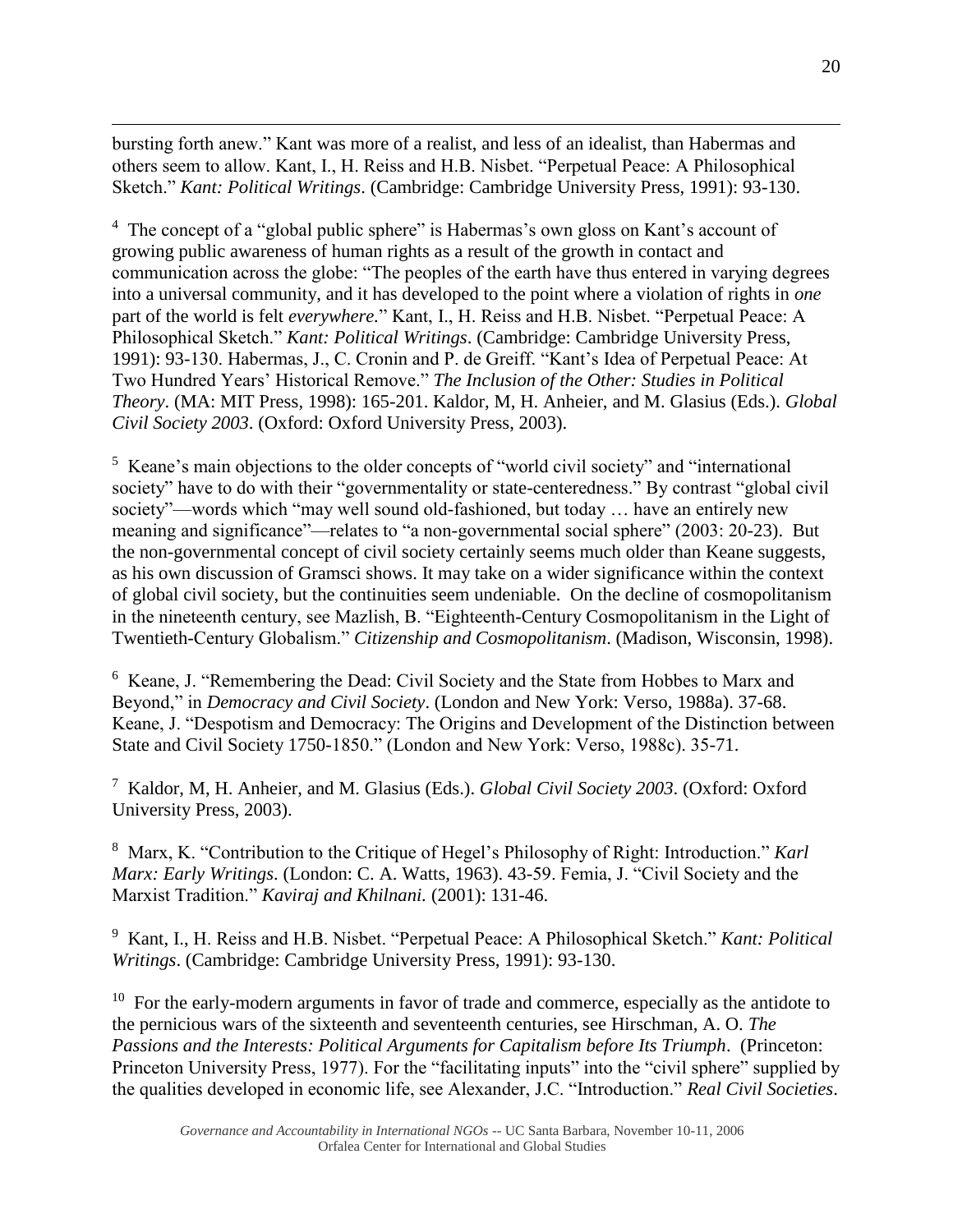(London and Thousand Oaks, CA, 1998): 1-19. Alexander, J.C. *The Civil Sphere*. (Oxford and New York: Oxford University Press, 2006). 24-26, 205-7.

 $\overline{a}$ 

<sup>11</sup> Bobbio, N. "Gramsci and the Concept of Civil Society." *Civil Society and the State: New European Perspectives.* (1988): 73-99. Kumar, K. "Civil Society: An Inquiry into the Usefulness of a Historical Term." *Revolutionary Ideas and Ideals*. (Minneapolis: University of Minnesota Press, 2001). 142-70.

12 Pérez-Díaz, V. "The Public Sphere and a European Civil Society." *Real Civil Societies: Dilemmas of Institutionalization*. (London and Thousand Oaks, CA: Sage, 1998). 211-238. For the Scottish Enlightenment view of civil society, see Seligman, A. *The Idea of Civil Society*. (New York: The Free Press, 1992) and Jensen, M.N. "Concepts and Conceptions of Civil society." *Journal of Civil Society* 2.1. (2006): 39-56. Pérez-Díaz characterizes his own "generalist" concept of civil society as follows: "By 'civil society' I mean an ideal type referring to a set of political and social institutions, characterized by limited, responsible government subject to the rule of law, free and open markets, a plurality of voluntary associations and a sphere of free public debate" (1998: 220). For Gellner's similar conception, see Gellner, E. *Conditions of Liberty: Civil Society and Its Rivals*. (London: Penguin Books, 1996). For both Pérez-Díaz and Gellner, "civil society" seems more or less equated with modern liberal society, and it is not clear why they need the concept of civil society at all (since they no longer have to fight the battles of the thinkers of the Scottish Enlightenment). For Keane's more restricted "generalist" view, see Keane, J. *Civil Society: Old Images, New Visions*. (Cambridge: Polity Press, 1998). 17-19

13 Keane, J. "Eleven Theses on Markets and Civil Society." *Journal of Civil Society* 1.1. (2005): 25-34.

<sup>14</sup> See Cohen, J. and A. Arato. *Civil Society and Political Theory*. (Cambridge, MA: MIT Press, 1992). And, for a thoughtful critique, Hamilton, L. "'Civil Society': Critique and Alternative." *Global Civil Society and Its Limits*. (Houndmills, Basingstoke: Palgrave Macmillan, 2003). 63- 81. For the latest statement of his position, see Alexander, J.C. *The Civil Sphere*. (Oxford and New York: Oxford University Press, 2006). 23-36. And an updating of his account in Alexander, J.C. "Introduction." *Real Civil Societies*. (London and Thousand Oaks, CA, 1998): 1-19. Keane admits that Alexander cannot be so neatly pigeon-holed, though he still insists on his "purism" and his "heavily normative picture of civil society." Keane, J. *Global Civil Society?* (Cambridge: Cambridge University Press, 2003). 77-87.

15 Habermas, J. "Civil Society and the Political Public Sphere." *Between Facts and Norms: Contributions to a Discourse Theory of Law and Democracy*. (Cambridge, MA: MIT Press, 1996). 329-87.

<sup>16</sup> Though in Kaldor's case at least the ire seems misplaced. See Kaldor, M. *Global Civil Society: An Answer to War*. (Cambridge: Polity Press, 2003). 6-14, 44-49. Kaldor seems to veer between the acceptance of markets and distaste for them, though in the final analysis her point is the changing historical context of the civil society idea. At one point she says "for civil society to exist there has to be a relationship with markets, which secure economic autonomy" (2003: 11).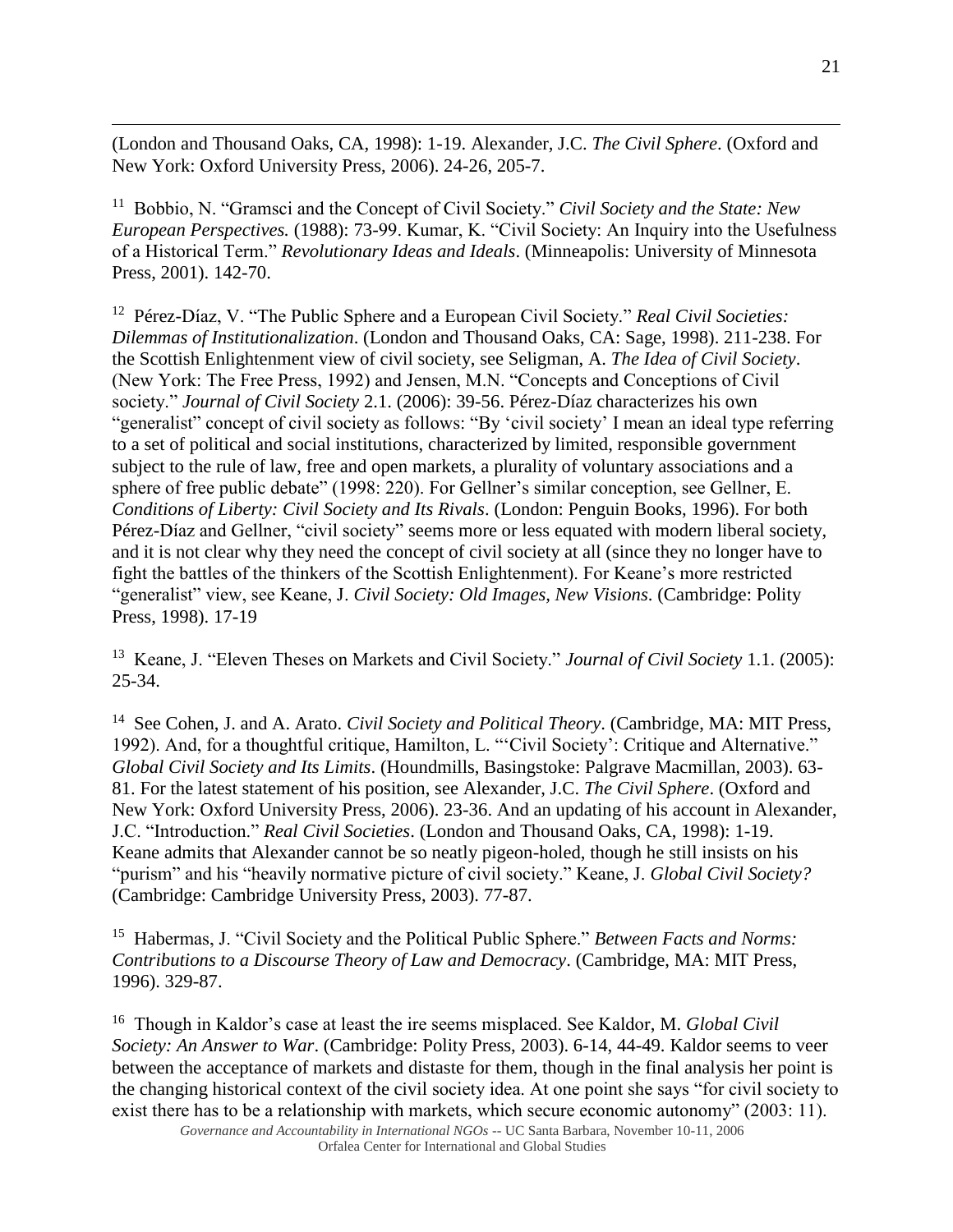At the same time she says that, normatively, she is closest to the "activist version" of the civil society (and global civil society) idea: one that refers to "active citizenship, to growing selforganization outside formal political circles" and to a "space where non-instrumental communication can take place" (2003: 8). Later in the book she suggests that we have to see that there have been historical shifts in the meaning and content of civil society, and that while markets were relevant in the nineteenth-century context they have become decreasingly so in the twentieth and twenty first centuries. Much of this has to do with globalization, so that today "civil society has become trans-national. It remains distinct from profit organizations unless they provide a medium for public pressure but its focus is public affairs not the market" (2003: 48). The Habermasian perspective certainly seems dominant here. In a later contribution Kaldor writes of civil society as a "form of politics that cannot exist without the autonomous spaces offered by the existence of markets; nor can it exist without some form of constitutional order whether at national or global levels. But if we include either markets or constitutional order in the definition of civil society, I believe we lose the political utility of the term, and that is the role of new political groups, associations, movements and individuals in contributing to and being enabled by an emerging global regulatory framework." Kaldor, M. "Commentary on Keane: 'Eleven Theses on Markets and Civil Society.'" *Journal of Civil Society* 1.1. (2005): 43-44.

 $\overline{a}$ 

<sup>17</sup> And cf. the following definition of global civil society given by Anheier, H., M. Glasius and M. Kaldor. "Introducing Global civil Society." *Global Civil Society 2001.* (Oxford: Oxford University Press, 2001). 3-22 "the sphere of ideas, values, organizations, networks, and individuals located primarily outside the institutional complexes of family, market, and state, and beyond the confines of national societies, polities, and economies." The conceptions of Anheier, Kaldor and their associates at LSE and UCLA are best studied in their co-edited annual yearbooks, *Global Civil Society* (2001).

18 Keane, J. *Global Civil Society?* (Cambridge: Cambridge University Press, 2003). 66. Mazlish, B. "The Hi-jacking of Global Society? An Essay", *Journal of Civil Society* 1.1. (2005): 5-17.

<sup>19</sup> Keane, J. *Global Civil Society?* (Cambridge: Cambridge University Press, 2003). 78.

20 Keane, J. *Global Civil Society?* (Cambridge: Cambridge University Press, 2003). 78-9.

. 21 Glasius, M. "Commentary on Keane: 'Eleven Theses on Markets and Civil Society.'" *Journal of Civil Society* 1.1. (2005): 39-42.

22 Keane, J. *Global Civil Society?* (Cambridge: Cambridge University Press, 2003). 35-36. Mazlish, B. "The Hi-jacking of Global Society? An Essay", *Journal of Civil Society* 1.1. (2005): 5-17.

 $23$  This is even more apparent in another definition of global civil society given by Keane in the same work: it refers to "non-violent, legally sanctioned power-sharing arrangements among many different and interconnected forms of socio-economic life that are distinct from government institutions." Keane, J. *Global Civil Society?* (Cambridge: Cambridge University Press, 2003). xi-xii.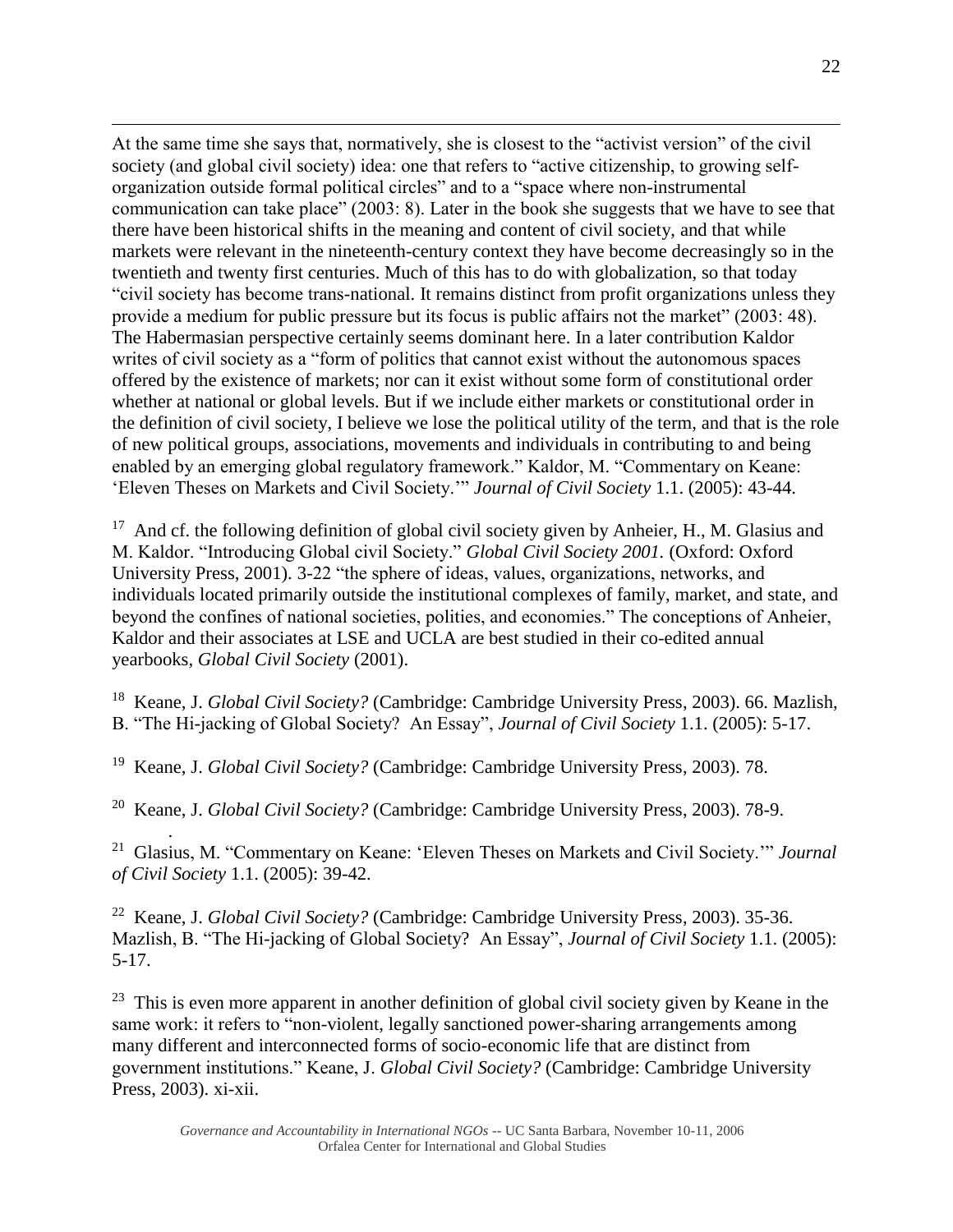<sup>24</sup> A similar conception of civil society—or the "civil sphere"—regulating, monitoring, and cajoling the "non-civil spheres" of the family, state, economy, religion, etc., is to be found in Alexander (2006). For Alexander as for Keane a key role is played in this by social movements, seen as the agents of the necessary process of "civil repair." Alexander, J.C. *The Civil Sphere*. (Oxford and New York: Oxford University Press, 2006).

 $\overline{a}$ 

<sup>25</sup> "Global civil society," warns Keane, "should not be thought of as the natural enemy of political institutions. The vast mosaic of groups, organizations and initiatives that comprise global civil society are variously related to governmental structures at the local, national, regional and supranational levels" (2003: 108). As an example of "public-private partnerships between sectors of global society and governing institutions" he gives the formation of the United Nations, which involved extensive consultation with civic groups, who went on to have considerable influence in the drafting of some crucial articles, such as those dealing with human rights, in the UN Charter. On the close relations between some NGOs and their official, governmental, counterparts, see also Scholte, J.A. *Globalization: A Critical Introduction*. (Houndmills: Palgrave Macmillan, 2005). 219-29

26 Keane, J. *Global Civil Society?* (Cambridge: Cambridge University Press, 2003). 35-36. Keane, J. *Civil Society: Old Images, New Visions*. (Cambridge: Polity Press, 1998). 32-41.

<sup>27</sup> Glasius, M. "Pipe Dream or Panacea? Global Civil Society and Economic and Social Rights." *Global Civil Society 2006/7*. (London and Thousand Oaks, CA: Sage Publications, 2007). 62-90.

28 Mazlish, B. "The Hi-jacking of Global Society? An Essay," *Journal of Civil Society* 1.1. (2005): 5-17.

29 Keane, J. *Global Civil Society?* (Cambridge: Cambridge University Press, 2003). 35-36.

30 A different but equally interesting mapping is provided by Scholte, J.A. *Globalization: A Critical Introduction*. (Houndmills: Palgrave Macmillan, 2005). 13-48.

<sup>31</sup> For this critique, see Brown, C. "Cosmopolitanism, World Citizenship and Global Civil Society." *Critical Review of International Social and Political Philosophy* 3.1. (2000): 7-26. Examples of contemporary global civil society theorists employing such a Kantian perspective would include the proponents of schemes of "cosmopolitan democracy: see, e.g. Archibugi, D. and Held, D. *Cosmopolitan Democracy: An Agenda for a New World Order*. (Cambridge: Polity Press, 1995).

32 Kaldor, M. *Global Civil Society: An Answer to War*. (Cambridge: Polity Press, 2003). 8.

33 Kaldor, M. *Global Civil Society: An Answer to War*. (Cambridge: Polity Press, 2003). 9.

34 Kaldor, M. *Global Civil Society: An Answer to War*. (Cambridge: Polity Press, 2003). 10.

35 Monbiot, G. "The Denial Industry." *The Guardian.* (2006).

*Governance and Accountability in International NGOs* -- UC Santa Barbara, November 10-11, 2006 Orfalea Center for International and Global Studies 36 Chambers, S. and J. Kopstein. "Bad Civil Society." *Political Theory* 29.6. (2001): 837-865.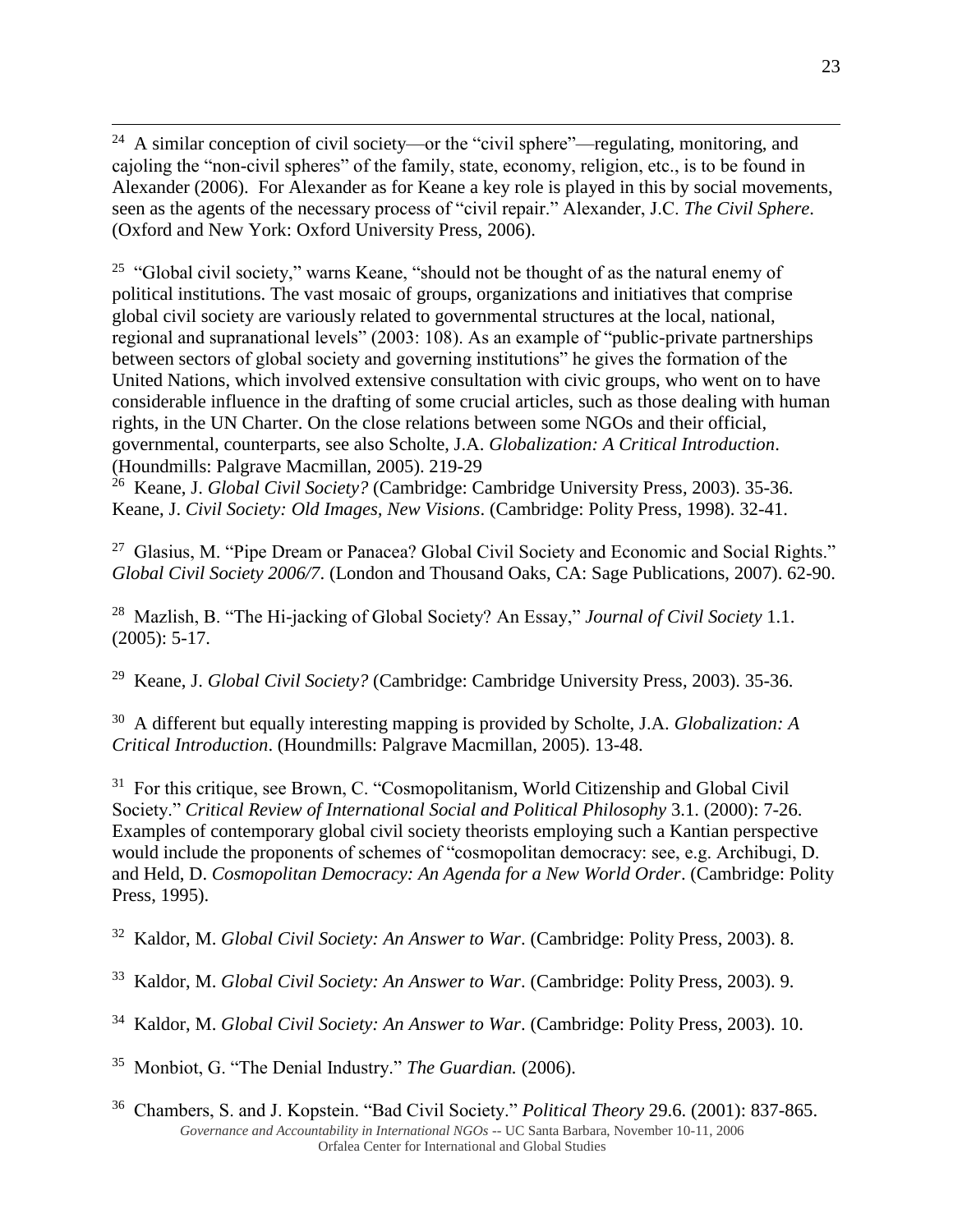37 Gutmann, A. "Freedom of Association: An Introductory Essay," *Freedom of Association*. (Princeton: Princeton University Press, 1998). 1-15. Cohen, J. "Trust, Voluntary Association and Workable Democracy: The Contemporary American Discourse of Civil Society," *Democracy and Trust*. (Cambridge: Cambridge University Press, 1999). 208-48.

 $\overline{a}$ 

<sup>38</sup> See the illuminating account by Sheri Berman of how "too much civil society", too active and extensive a degree of "associationism" in Germany in the 1920s, was partly responsible for the weakness of the Weimar Republic and the success of the Nazis. The failure of German political parties and other political institutions, both before and after 1918, to unify the nation, she argues, led many people into private associational activities, which were generally organized within rather than across group boundaries. "The vigor of civil society activities then continued to draw public interest and involvement away from parties and politics, further sapping their strength and significance. Eventually the Nazis seized the opportunities offered by such a situation, offering a unifying appeal and bold solutions to a nation in crisis. The NSDAP drew its critical cadres precisely from among bourgeois civil society activists with few ties to mainstream politics, and it was from the base of bourgeois civil society that the party launched its swift *Machtergreifung*. In short, one cannot understand the rise of the Nazis without an appreciation of the role played by German civil society…" Berman, S. "Civil Society and the Collapse of the Weimar Republic." *World Politics* 49.3. (1997): 401-29.

39 See also Hardt, M. and Negri, A. *Empire*. (Cambridge, MA: Harvard University Press, 2001). 313, who accept that the anti-state stance of NGOs can sometimes seem to line them up with global capital, in that "while global capital attacks the power of the nation state from above, …the NGOs function as a 'parallel strategy from below' and present the 'community face' of neoliberalism." But they argue that this is not the whole story of their function. "It may indeed be true that the activities of many NGOs serve the neoliberal project of global capital, but we should be careful to point out that this cannot adequately define the activities of NGOs categorically. The fact of being non-governmental or even opposed to the powers of the nation-state does not in itself line these organizations up with the interests of capital. There are many ways to be outside and opposed to the state of which the neoliberal project is only one." In particular they praise the work of humanitarian organizations such as Amnesty International and Médcins sans Frontières. These "represent directly global and universal human interests." For a more critical view, which see much NGO activity as being complicit with an "expanding global neoliberal regime of governmentality," see Lipschutz, R.D. "Power, Politics and Global Civil Society." *Millennium: Journal of International Studies* 33.3. (2005): 747-69.

40 Keane, J. "Eleven Theses on Markets and Civil Society," *Journal of Civil Society* 1.1. (2005): 25-34.

41 Polanyi, K. *The Great Transformation*. (Boston: Beacon Press, 1957). 3.

42 Mazlish, B. "The Hi-jacking of Global Society? An Essay." *Journal of Civil Society* 1.1. (2005): 5-17.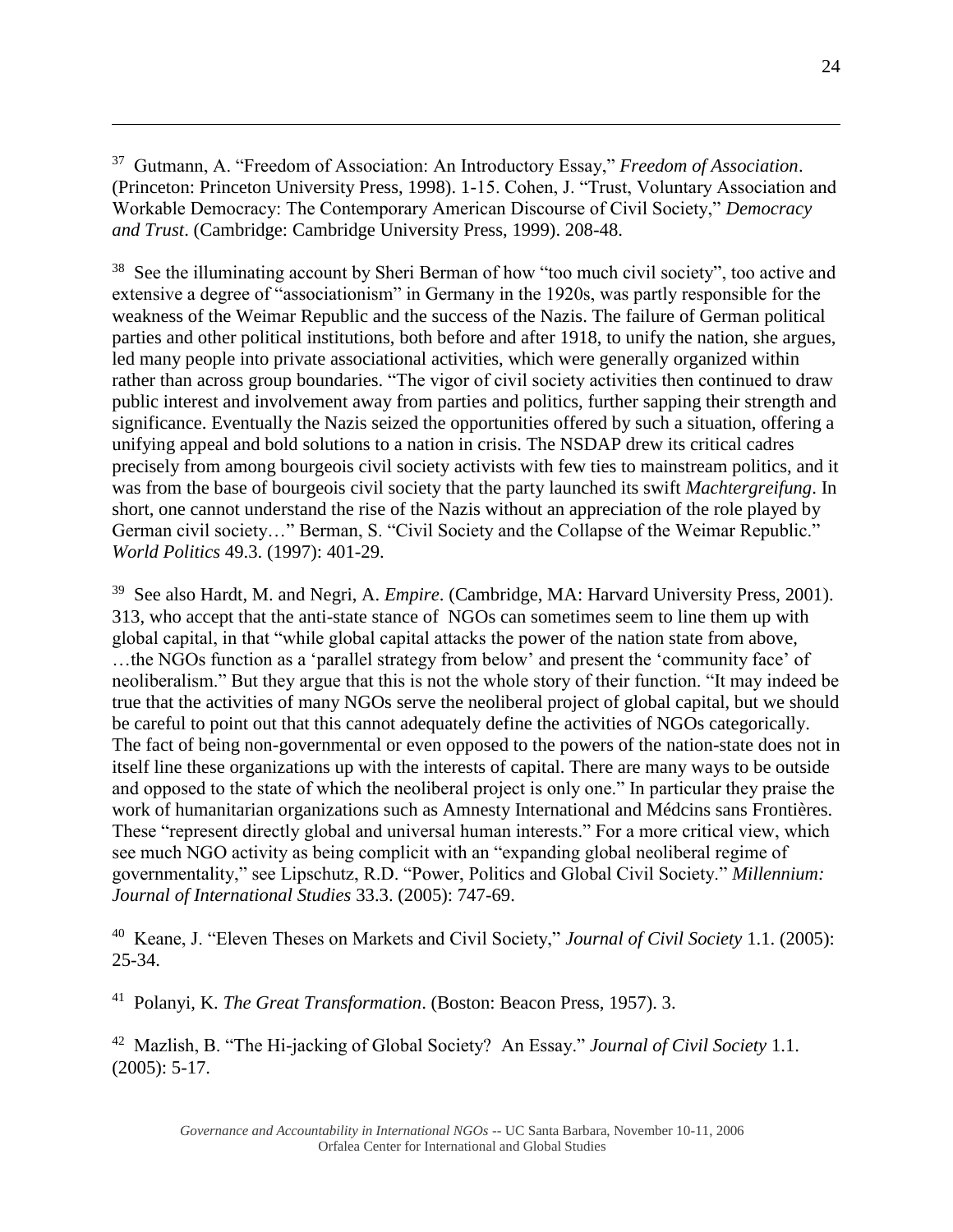$\overline{a}$ <sup>43</sup> This is a controversial subject. For some helpful discussions, see Kamali, M. "Civil society and Islam: a sociological perspective." *Archives Européennes de Sociologie* 42.3. (2001): 457- 82. Zubaida, S. "Civil society, community, and democracy in the Middle East." in Kaviraj, S. and S. Khilnani. *Civil Society: History and Possibilities*. (Cambridge: Cambridge University Press, 2001). 232-49.

<sup>44</sup> Lipschutz, R.D. "Reconstructing World Politics: The Emergence of Global Civil Society." *Millennium: Journal of International Studies* 21.3. (1992): 389-420. Boli, J. and G.M. Thomas. *Constructing World Culture: International Nongovernmental Organizations since 1875*. (Stanford, CA: Stanford University Press, 1999).

45 On this I have learned much from Yates, J.J. *To Save the World: Humanitarian INGOs and World Culture*. (Ph.D. dissertation, Department of Sociology, University of Virginia, 2006). See also Twiss, S.B. "History, Human Rights, and Globalization." *Journal of Religious Ethics* 32.1. (2004): 39-70. Glasius, M. "Pipe Dream or Panacea? Global Civil Society and Economic and Social Rights." *Global Civil Society 2006/7*. (London and Thousand Oaks, CA: Sage Publications, 2007). 62-90. For the more general picture of NGOs, see Colás, A. *International Civil Society: Social Movements in World Politics*. (Cambridge: Polity Press, 2002).140-57. Kaldor, M. *Global Civil Society: An Answer to War*. (Cambridge: Polity Press, 2003). 78-108. Specifically on Europe see Tarrow, S. "The Europeanisation of Conflict: Reflections from a Social Movement Perspective", *West European Politics* 18.2. (1995): 223-251, though Tarrow emphasizes the extent to which social movement activists continue to operate through their national states as a means of putting pressure on EU institutions, rather than creating crossnational movements in the strict sense.

46 Kaldor, M. *Global Civil Society: An Answer to War*. (Cambridge: Polity Press, 2003). 50-77; Lipschutz, R.D. *Civil Societies and Social Movements: Domestic, Transnational, Global*. (Aldershot, Hampshire: Ashgate Publishing, 2006).

47 Baker, G. *Civil Society and Democratic Theory: Alternative Voices*. London and New York: Routledge, 2002).130-44. Collier, G.A. and Collier, J.F. "The Zapatista rebellion in the context of globalization." *The Future of Revolutions: Rethinking Radical Change in the Age of Globalization*. (London: Zed Books, 2003). 242-52. Johnston, J. "WE are All Marcos? Zapatismo, Solidarity and the Politics of Scale." in G. Laxer and S. Halperin. *Global Civil society and Its Limits*. (Houndmills, Basingstoke: Palgrave Macmillan, 2003). 85-104. The Zapatista movement, which began in 1994 as a protest against the North American Free Trade Agreement, has proved astonishingly resilient, despite its relatively small size and its illequipped fighters. All observers agree on the importance of international public opinion in restraining the Mexican government—a "global public sphere" that the movement's leader, "Subcomandante Marcos", has proved highly skilful in addressing, especially through the use of the Internet. For some interesting reflections on the new "internetworked social movements," see Langman, L. "From Virtual Public Spheres to Global Justice: A Critical Theory of Internetworked Social Movements." *Sociological Theory* 23.1. (2005): 42-74.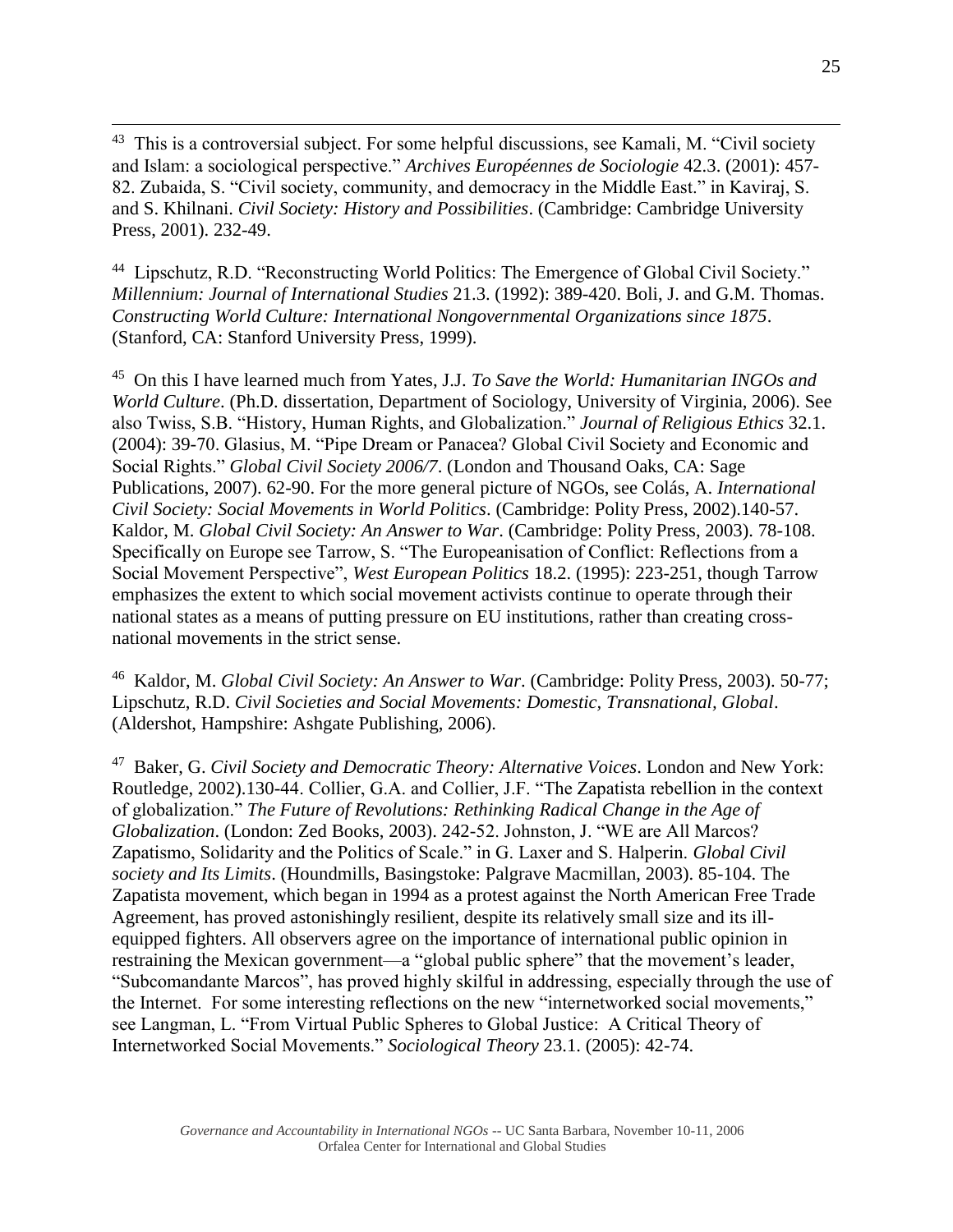<sup>48</sup> Young, I.M. "De-centering the Project of Global Democracy." in D. Levy, M. Pensky, and J. Torpey. *Old Europe, New Europe, Core Europe: Transatlantic Relations After the Iraq War*. (London and New York: Verso, 2005).154.

 $\overline{a}$ 

49 Kaldor, M. *Global Civil Society: An Answer to War*. (Cambridge: Polity Press, 2003). 128-36.

50 Baker, G. *Civil Society and Democratic Theory: Alternative Voices*. London and New York: Routledge, 2002).130-44. Colás, A. *International Civil Society: Social Movements in World Politics*. (Cambridge: Polity Press, 2002). 151-66. The same criticism has been applied to antiglobalization movements, on the grounds of their unrepresentativeness: see Ayres (2003). For a defense of the legitimacy of international organizations, focusing especially on the European Union, see Moravcsik, A. "Is there a 'Democratic Deficit' in World Politics? A Framework for Analysis." *Government and Opposition* 39.2. (2004): 336-63. Moravcsik argues that it is wrong to judge international organizations by the standard of "ideal democratic systems."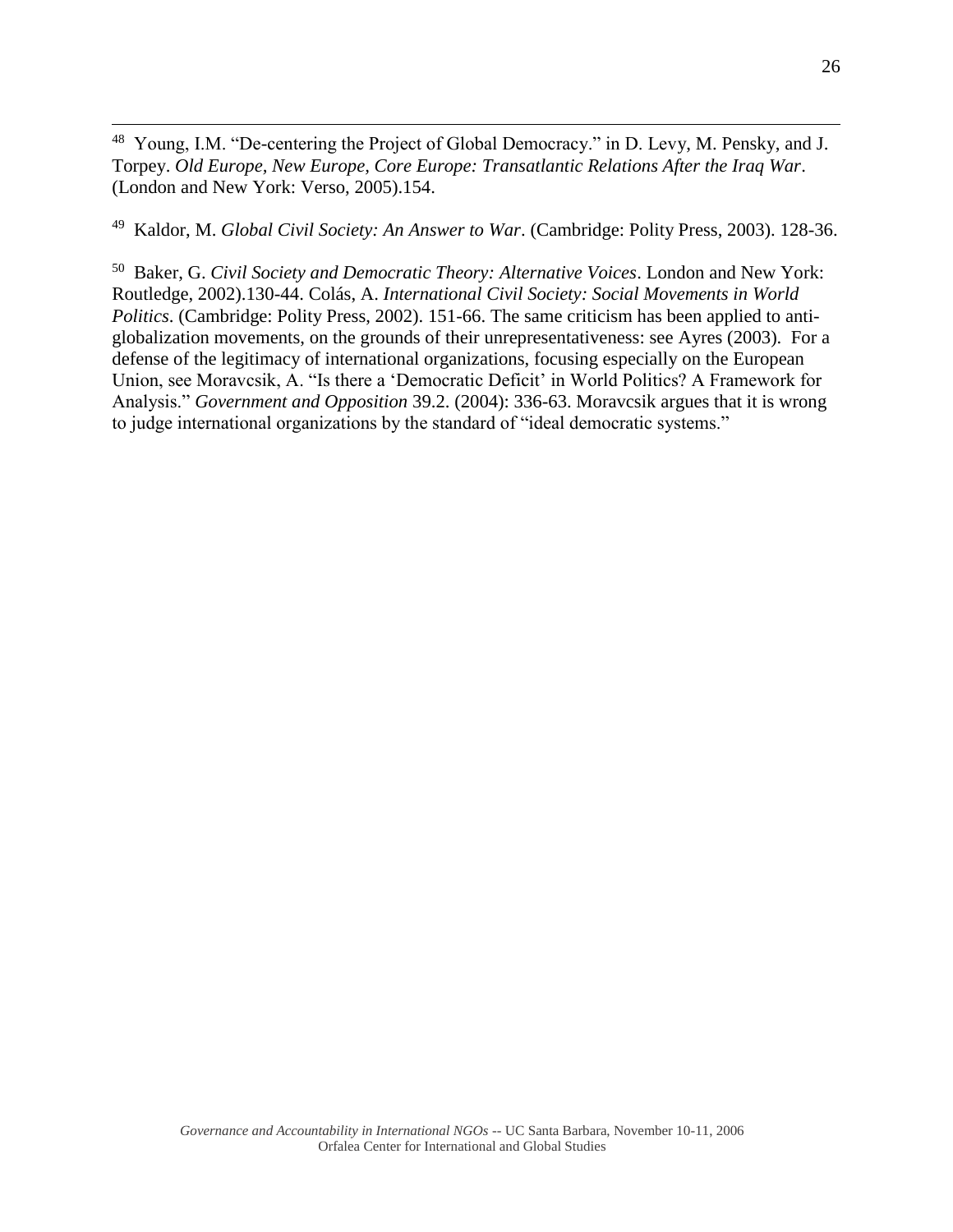# Bibliography

Alexander, J.C. "Introduction." *Real Civil Societies*. (London and Thousand Oaks, CA, 1998): 1- 19.

Alexander, J.C. *The Civil Sphere*. (Oxford and New York: Oxford University Press, 2006).

 $\overline{a}$ 

Anheier, Helmut (2000). "Can culture, market and state relate?" *LSE Magazine*, Summer: 16-18.

Anheier, Helmut, Glasius, Marlies, and Kaldor, Mary (2001). "Introducing Global civil Society," in Anheier, Glasius, and Kaldor (eds.), *Global Civil Society 2001*. Oxford: Oxford University Press, 3-22.

Archibugi, Daniele (1992). "Models of international organization in perpetual peace projects," *Review of International Studies* 18: 295-317.

Archibugi, Daniele and Held, David (eds.) (1995). *Cosmopolitan Democracy: An Agenda for a New World Order*. Cambridge: Polity Press.

Ayres, Jeffrey M (2003). "Global Civil Society and International Protest: No Swan Song Yet for the State," in Gordon Laxer and Sandra Halperin (eds.), *Global Civil Society and Its Limits.* Houndmills, Basingstoke: Palgrave Macmillan, 25-42.

Baker, Gideon (2002). *Civil Society and Democratic Theory: Alternative Voices*. London and New York: Routledge.

Bauman, Zygmunt (1998). *Globalization: the Human Consequences*. Cambridge: Polity Press. Berman, Sheri (1997). "Civil Society and the Collapse of the Weimar Republic," *World Politics* 49 (3): 401-29.

Bobbio, Norberto (1988). "Gramsci and the Concept of Civil Society," in Keane (1988b: 73-99).

Boli, John and Thomas, George M. (eds.) (1999). *Constructing World Culture: International Nongovernmenatl Organizations since 1875*. Stanford, CA: Stanford University Press.

Brown, Chris (2000). "Cosmopolitanism, World Citizenship and Global Civil Society," *Critical Review of International Social and Political Philosophy* 3 (1): 7-26.

Chambers, Simone and Kopstein, Jeffrey (2001). "Bad Civil Society," *Political Theory* 29 (6): 837-865.

Cohen, Jean (1999). "Trust, Voluntary Association and Workable Democracy: The Contemporary American Discourse of Civil Society," in Mark Warren (ed.), *Democracy and Trust*. Cambridge: Cambridge University Press, 208-48.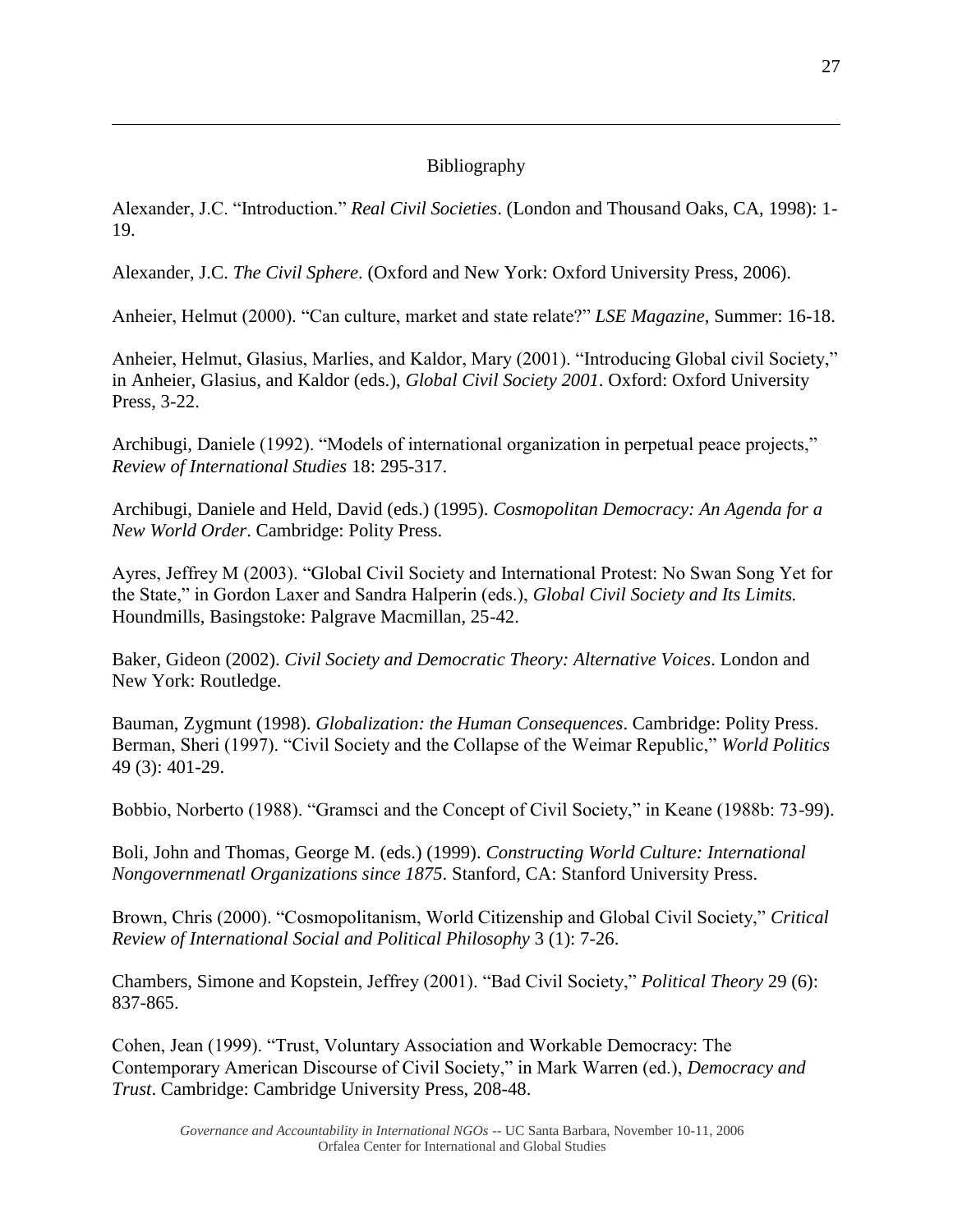Cohen, Jean, and Arato, Andrew (1992). *Civil Society and Political Theory*. Cambridge, MA: MIT Press.

 $\overline{a}$ 

Colás, Alejandro (2002). *International Civil Society: Social Movements in World Politics*. Cambridge: Polity Press.

Collier, George A. and Collier, Jane F. (2003). "The Zapatista rebellion in the context of globalization," in John Foran (ed.), *The Future of Revolutions: Rethinking Radical Change in the Age of Globalization*. London: Zed Books, 242-52.

Femia, Joseph (2001). "Civil Society and the Marxist Tradition," in Kaviraj and Khilnani (2001: 131-46).

Fine, Robert, and Cohen, Robin (2002). "Four Cosmopolitan Moments," in Vertovec and Cohen (2002: 137-62).

Gellner, Ernest (1996). *Conditions of Liberty: Civil Society and Its Rivals*. London: Penguin Books.

Glasius, Marlies (2005). "Commentary on Keane: 'Eleven Theses on Markets and Civil Society'," *Journal of Civil Society* 1 (1): 39-42.

Glasius, Marlies (2007). "Pipe Dream or Panacea? Global Civil Society and Economic and Social Rights," in Mary Kaldor, Martin Albrow, Helmut Anheier, Marlies Glasius (eds.), *Global Civil Society 2006/7*. London and Thousand Oaks, CA: Sage Publications, 62-90.

Gutmann, Amy (1998). "Freedom of Association: An Introductory Essay," in Amy Gutmann (ed.), *Freedom of Association*. Princeton: Princeton University Press, 1-15.

Habermas, Jürgen (1996). "Civil Society and the Political Public Sphere," in *Between Facts and Norms: Contributions to a Discourse Theory of Law and Democracy*. Cambridge, MA: MIT Press, 329-87.

Habermas, J., Cronin, C. and De Greiff, P. "Kant's Idea of Perpetual Peace: At Two Hundred Years' Historical Remove." *The Inclusion of the Other: Studies in Political Theory*. (MA: MIT Press, 1998): 165-201.

Hamilton, Lawrence (2003). "'Civil Society': Critique and Alternative," in Gordon Laxer and Sandra Halperin (eds.), *Global Civil Society and Its Limits*. Houndmills, Basingstoke: Palgrave Macmillan, 63-81.

Hardt, Michael and Negri, Antonio (2001). *Empire*. Cambridge, MA: Harvard University Press.

Hirschman, A. O. (1977). *The Passions and the Interests: Political Arguments for Capitalism before Its Triumph*. Princeton: Princeton University Press.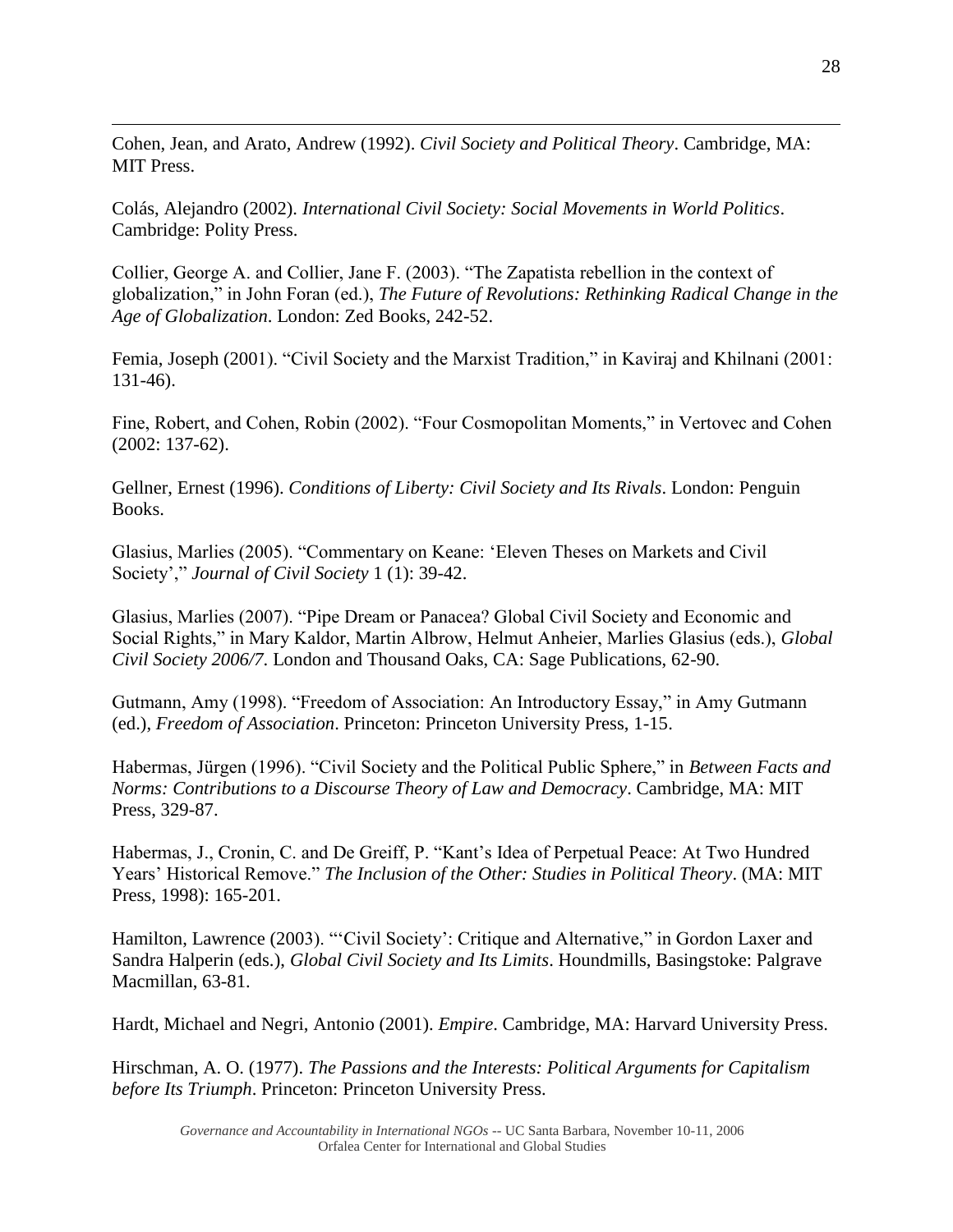Jensen, Mark N. (2006). "Concepts and Conceptions of Civil society," *Journal of Civil Society* 2 (1): 39-56.

Johnston, Josée. (2003). "We are All Marcos? Zapatismo, Solidarity and the Politics of Scale," in Gordon Laxer and Sandra Halperin (eds.), *Global Civil Society and Its Limits*. Houndmills, Basingstoke: Palgrave Macmillan, 85-104

Kaldor, M. *Global Civil Society: An Answer to War*. (Cambridge: Polity Press, 2003).

 $\overline{a}$ 

Kaldor, M, Anheier, H. and Glasius, M. (eds.) *Global Civil Society 2003*. (Oxford: Oxford University Press, 2003).

Kaldor, Mary (2005). "Commentary on Keane: 'Eleven Theses on Markets and Civil Society'," *Journal of Civil Society* 1 (1): 43-44.

Kamali, Masoud (2001). "Civil society and Islam: a sociological perspective," *Archives Européennes de Sociologie* 42 (3): 457-82.

Kant, Immanuel ([1795] 1991). "Perpetual Peace: A Philosophical Sketch," in *Kant: Political Writings*, second edition, edited by Hans Reiss, translated by H. B. Nisbet. Cambridge: Cambridge University Press, 93-130.

Kaviraj, Sudipta and Khilnani, Sunil (eds.) (2001). *Civil Society: History and Possibilities*. Cambridge: Cambridge University Press.

Keane, John (1988a). "Remembering the Dead: Civil Society and the State from Hobbes to Marx and Beyond," in *Democracy and Civil Society*. London and New York: Verso, 37-68.

Keane, John (ed.) (1988b). *Civil Society and the State: New European Perspectives*. London and New York: Verso.

Keane, John (1988c). "Despotism and Democracy: The Origins and Development of the Distinction between State and Civil Society 1750-1850," in Keane (1988b: 35-71).

Keane, John (1998). *Civil Society: Old Images, New Visions*. Cambridge: Polity Press.

Keane, John (2003). *Global Civil Society?* Cambridge: Cambridge University Press.

Keane, John (2005). "Eleven Theses on Markets and Civil Society," *Journal of Civil Society* 1 (1): 25-34.

Kumar, Krishan (2001). "Civil Society: An Inquiry into the Usefulness of a Historical Term," in *1989: Revolutionary Ideas and Ideals*. Minneapolis, MN: University of Minnesota Press, 142-70.

Langman, Lauren (2005). "From Virtual Public Spheres to Global Justice: A Critical Theory of Internetworked Social Movements," *Sociological Theory* 23 (1): 42-74.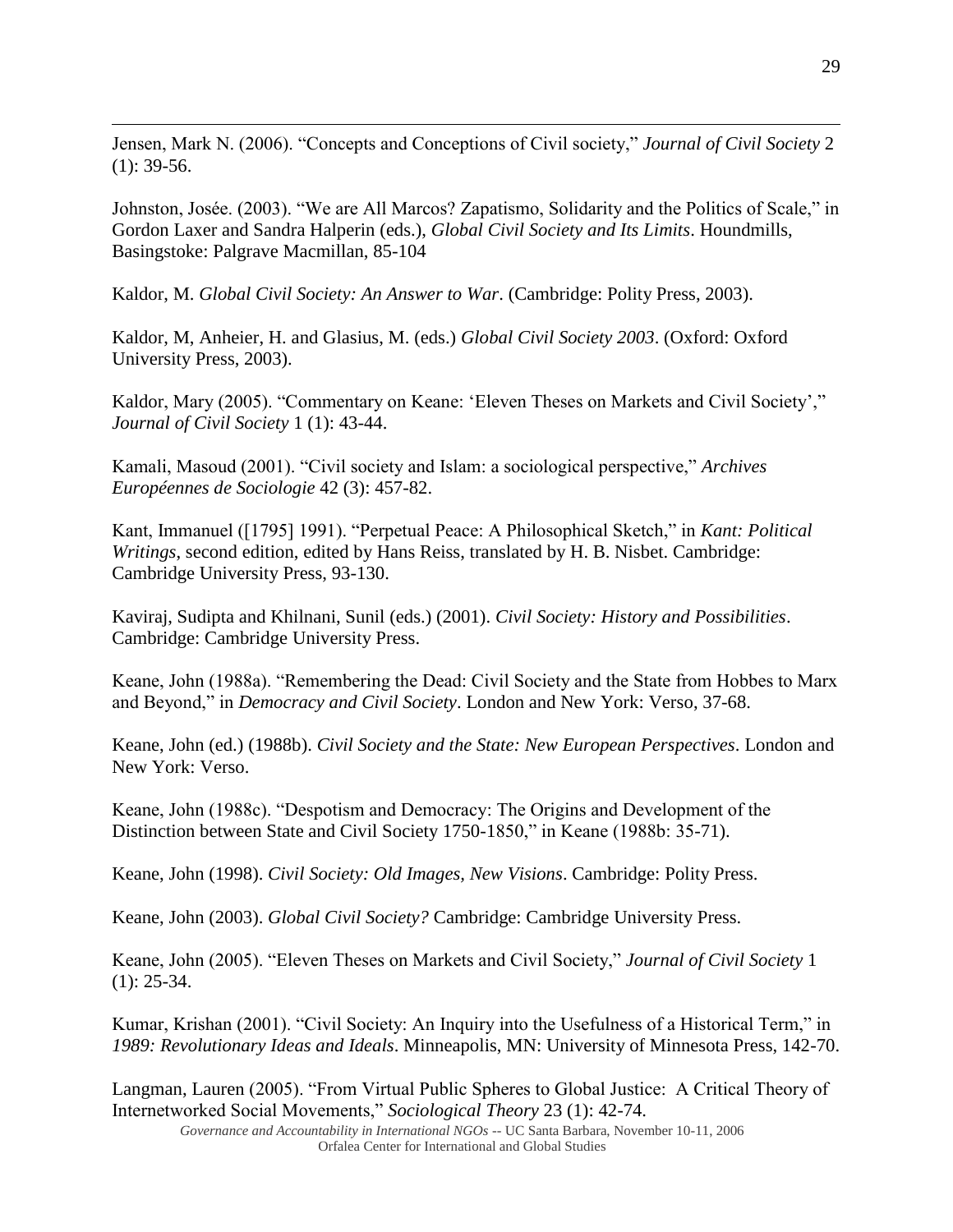Lipschutz, Ronnie D. (1992). "Reconstructing World Politics: The Emergence of Global Civil Society," *Millennium: Journal of International Studies* 21 (3): 389-420.

Lipschutz, Ronnie D. (2005). "Power, Politics and Global Civil Society," *Millennium: Journal of International Studies* 33 (3): 747-69.

Lipschutz, Ronnie D. (ed.) (2006). *Civil Societies and Social Movements: Domestic, Transnational, Global*. Aldershot, Hampshire: Ashgate Publishing.

 $\overline{a}$ 

Marx, Karl ([1844] 1963). "Contribution to the Critique of Hegel's Philosophy of Right: Introduction," in T. B. Bottomore (ed.), *Karl Marx: Early Writings*. London: C. A. Watts, 43-59.

Marx, Karl, and Engels, Frderick, ([1848] 1962a). "The Manifesto of the Communist Party," in *Karl and Marx and Frederick Engels: Selected Works in Two Volumes*. Moscow: Foreign Languages Publishing House, Vol. 1: 21-65.

Marx, Karl ([1859] 1962b). "Preface to *A Contribution to the Critique of Political Economy,*" in Karl Marx and Frederick Engels, *Selected Works in Two Volumes*. Moscow: Foreign Languages Publishing House, Vol. 1: 361-65.

Mazlish, Bruce (1998). "Eighteenth-Century Cosmopolitanism in the Light of Twentieth-Century Globalism," paper given at the conference on "Citizenship and Cosmopolitanism", Madison, Wisconsin, November 6-8.

Mazlish, Bruce (2005). "The Hi-jacking of Global Society? An Essay," *Journal of Civil Society* 1 (1): 5-17.

Monbiot, George (2006a). "The Denial Industry," *The Guardian*, September 19.

Monbiot, George (2006b). *Heat*: *How to Stop the Planet Burning*. London: Allen Lane.

Moravcsik, Andrew (2004). "Is there a 'Democratic Deficit' in World Politics? A Framework for Analysis," *Government and Opposition* 39 (2): 336-63.

Pérez-Díaz, Víctor (1998). "The Public Sphere and a European Civil Society," in Jeffrey C. Alexander (ed.), *Real Civil Societies: Dilemmas of Institutionalization*. London and Thousand Oaks, CA: Sage, 211-238.

Polanyi, Karl (1957). *The Great Transformation*. Boston: Beacon Press.

Puchner, Martin (2006). *Poetry of the Revolution: Marx, Manifestos, and the Avant-Gardes*. Princeton, NJ: Princeton University Press.

Rosenfeld, Sophia (2002). "Citizens of Nowhere in Particular: Cosmopolitanism, Writing, and Political Engagement in Eighteenth-Century Europe," *National Identities* 4 (1): 25-43.

*Governance and Accountability in International NGOs* -- UC Santa Barbara, November 10-11, 2006 Orfalea Center for International and Global Studies